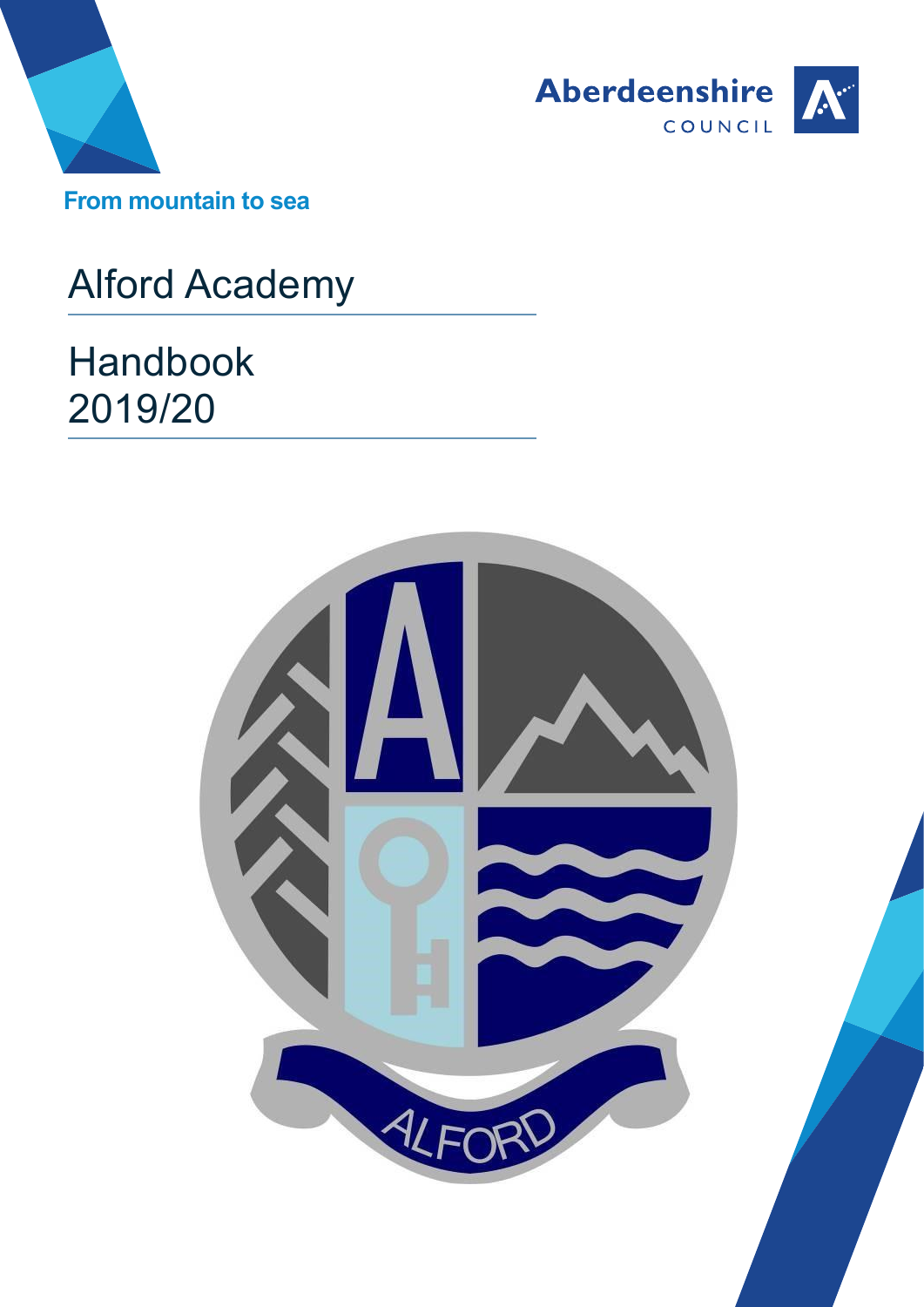|    | <b>Contents</b>                                              |    |  |
|----|--------------------------------------------------------------|----|--|
|    | <b>Introduction to Alford Academy</b>                        | 4  |  |
|    | <b>Our Vision, Values and School Ethos</b>                   | 6  |  |
|    | <b>Curriculum</b>                                            | 8  |  |
|    | <b>Assessment and Reporting</b>                              | 13 |  |
|    | <b>Transitions (Moving On)</b>                               | 15 |  |
| 1. | Admissions                                                   | 15 |  |
| 2  | Placing requests & School Zones                              | 15 |  |
| 3  | <b>Skills Development Scotland</b>                           | 16 |  |
|    | <b>Support for Children and Young People</b>                 | 17 |  |
| 4  | <b>Getting it Right for Every Child</b>                      | 17 |  |
| 5  | Wellbeing                                                    | 17 |  |
| 6  | <b>Children's Rights</b>                                     | 19 |  |
| 7  | <b>The Named Person</b>                                      | 19 |  |
| 8  | <b>Educational Psychology</b>                                | 20 |  |
| 9  | <b>Enhanced Provision &amp; Community Resource Hubs</b>      | 20 |  |
| 10 | <b>Support for Learning</b>                                  | 21 |  |
| 11 | The Child's Plan                                             | 21 |  |
| 12 | <b>Child Protection</b>                                      | 22 |  |
| 13 | Further Information on Support for Children and Young People | 23 |  |
|    | <b>Parent &amp; Carer Involvement and Engagement</b>         | 24 |  |
| 14 | <b>Parental Engagement</b>                                   | 24 |  |
| 15 | Communication                                                | 24 |  |
| 16 | Learning at Home                                             | 25 |  |
| 17 | <b>Parent Forum and Parent Council</b>                       | 25 |  |
| 18 | <b>Parents and School Improvement</b>                        | 25 |  |
| 19 | Volunteering in school                                       | 25 |  |
| 20 | <b>Collaborating with the Community</b>                      | 26 |  |
| 21 | <b>Addressing Concerns &amp; Complaints</b>                  | 26 |  |
|    | <b>School Policies and Useful Information</b>                | 27 |  |
| 22 | Attendance                                                   | 27 |  |
| 23 | Holidays during term time.                                   | 28 |  |
| 24 | <b>Dress Code</b>                                            | 28 |  |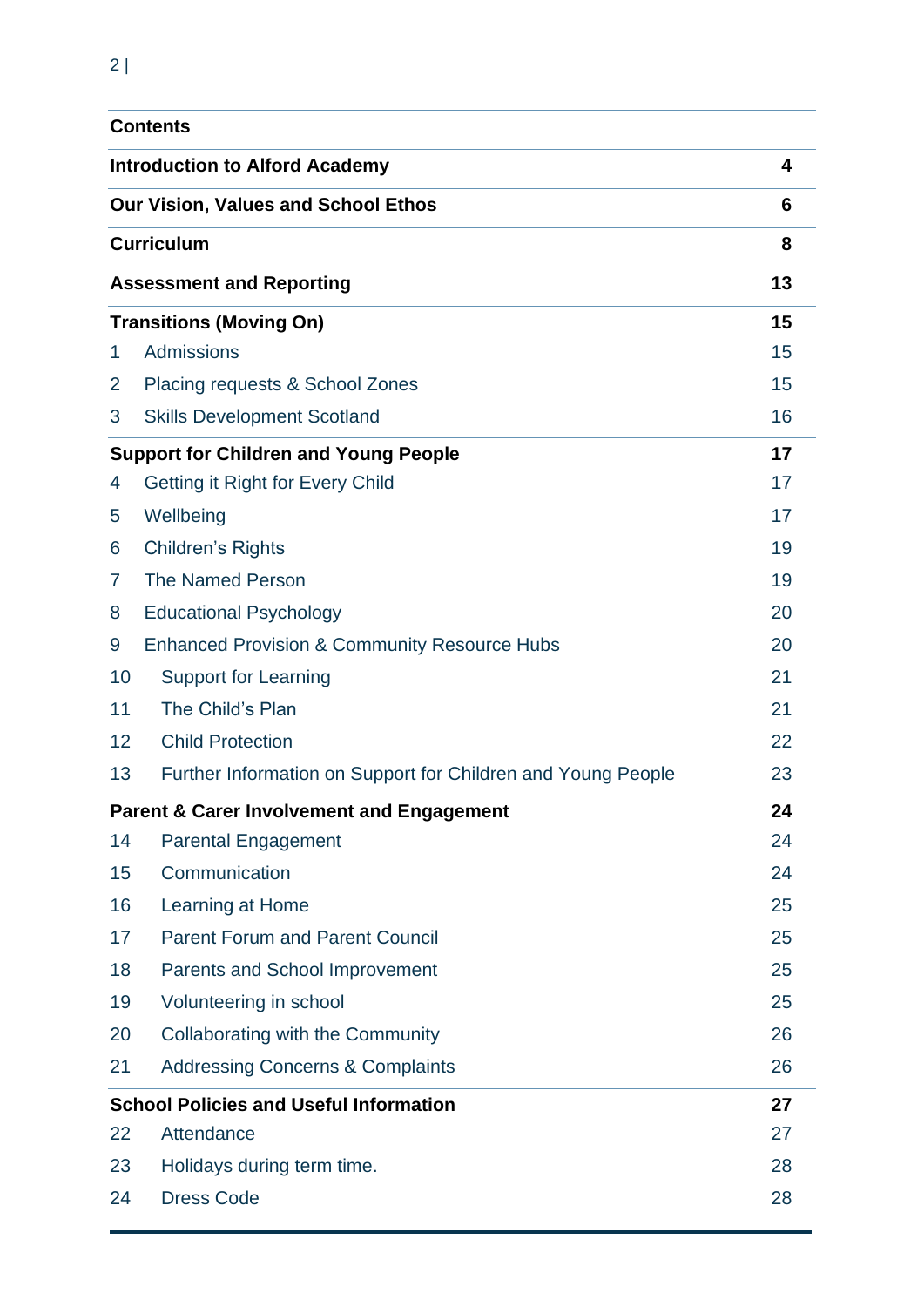|    | <b>Further Information</b>                     | 40 |
|----|------------------------------------------------|----|
| 47 | <b>ScotXed</b>                                 | 38 |
| 46 | <b>Information Sharing</b>                     | 38 |
| 45 | <b>Parental Access to Records</b>              | 38 |
| 44 | Your Data, Your Rights                         | 37 |
| 43 | The information we collect from you            | 37 |
| 42 | Data we hold and what we do with it.           | 36 |
| 41 | <b>School Off Site Excursion Insurance</b>     | 36 |
| 40 | <b>Public Liability Insurance</b>              | 36 |
| 39 | <b>Education Maintenance Allowance</b>         | 35 |
| 38 | <b>Instrumental Tuition</b>                    | 35 |
| 37 | <b>Educational Visits</b>                      | 35 |
| 36 | <b>Exclusion</b>                               | 35 |
| 35 | <b>Healthcare &amp; Medical</b>                | 33 |
| 34 | <b>School Meals</b>                            | 33 |
| 33 | <b>Anti-bullying Guidance</b>                  | 32 |
| 32 | Change of address and Parental Contact Details | 32 |
| 31 | <b>Storm Addresses</b>                         | 32 |
| 30 | <b>School Closure &amp; Other Emergencies</b>  | 31 |
| 29 | <b>Special Schools and Enhanced Provision</b>  | 30 |
| 28 | Early Learning & Childcare Transport           | 30 |
| 27 | <b>Privilege Transport</b>                     | 29 |
| 26 | Transport                                      | 29 |
| 25 | <b>Clothing Grants</b>                         | 29 |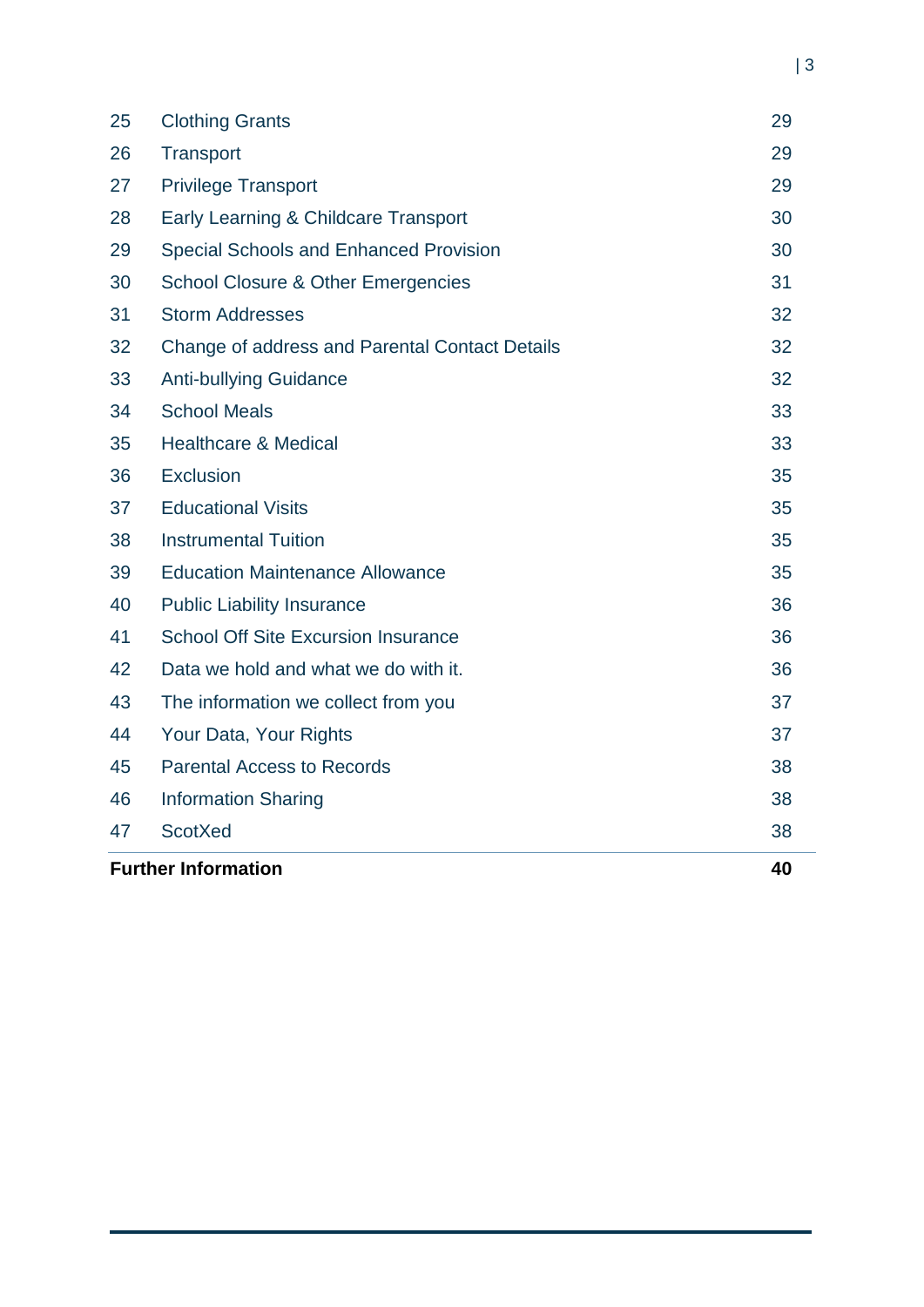All information in this handbook is correct as of October 2019

# <span id="page-3-0"></span>**Introduction to Alford Academy**

Dear Parent/Carer

Alford Academy is an ambitious, caring and proud school community. We believe that our very positive relationships between pupils, staff and parents are very much at the heart of our happy and achieving school.

We are passionate about giving our young people opportunities to develop a wide range of skills in and outwith our classrooms. We are committed to challenging and supporting our pupils, taking them out of their comfort zone and inspiring them be the very best they can be in all their learning across the school.

As a school we are constantly looking forwards, working together with our young people, helping to inform them and to develop the skills, knowledge and attitudes they will need to be successful in whatever they choose to do post school.

This school handbook is designed to inform parents and carers about the work and wider life of Alford Academy.

We look forward to meeting and working closely with you and your son/daughter as he/she progresses through Alford Academy.

Please do not hesitate to contact the school, should you wish further clarification or information on any issue associated with the school or to make an appointment to visit the school.

Yours sincerely

Moira Wilme

Moira Milne

Head Teacher

## **School Contact Details**

Moira Milne, Head Teacher Tel: 019755 62251

Alford Community Campus

Greystone Road

Alford AB33 8TY

Alford Academy www.alfordacademy.aberdeenshire.sch.uk Blog http://alfordacademy.edublogs.org/

alford.aca@aberdeenshire.gov.uk

#### **Adverse weather and emergency closure**

<https://online.aberdeenshire.gov.uk/Apps/schools-closures/>

Information Line 0370 054 4999 School Pin 021010 (Please do not use this line to leave messages for the school.)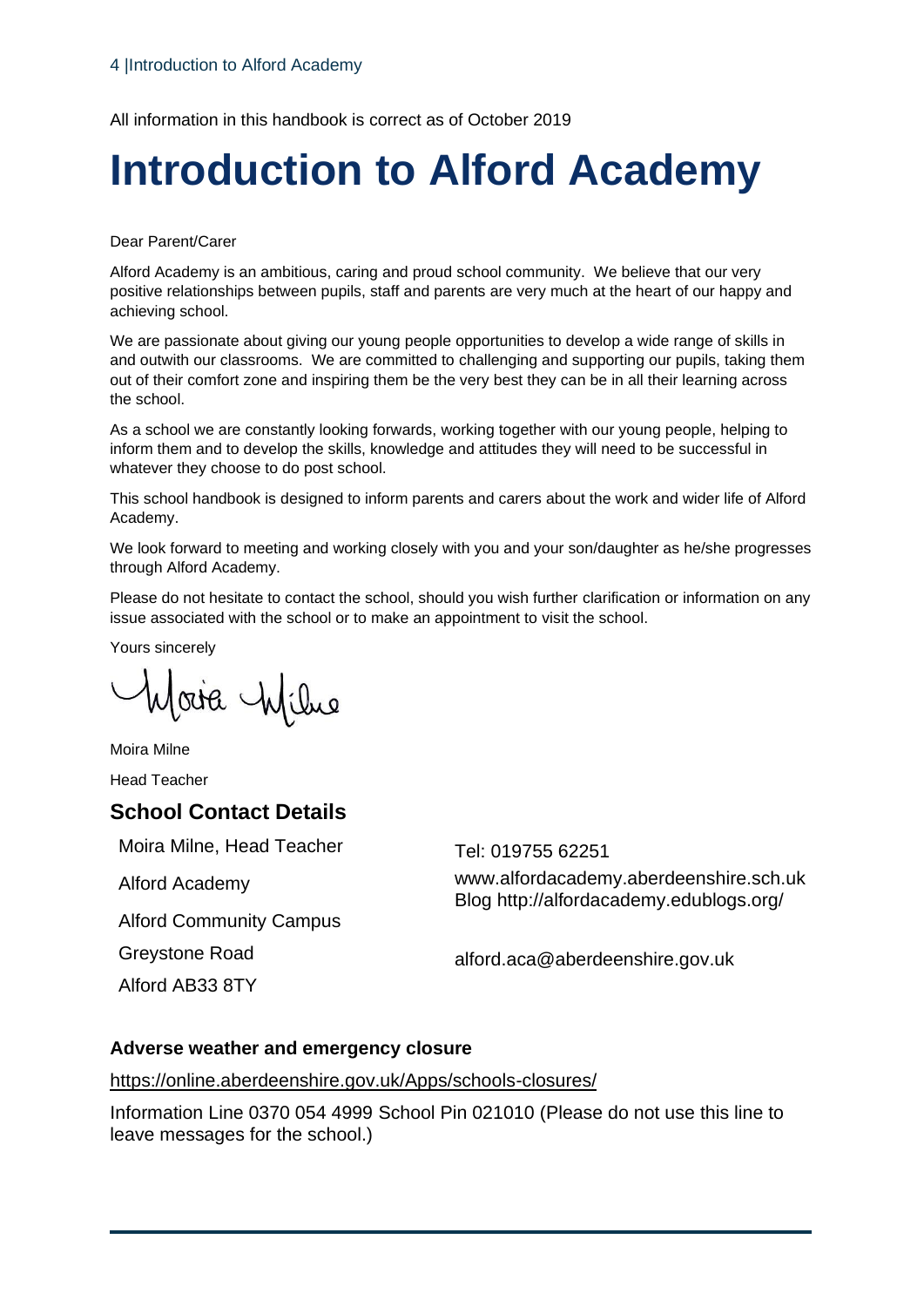Alford Academy is a six-year non-denominational secondary school located in the Donside village of Alford, approximately 25 miles to the west of Aberdeen and within easy reach of the Cairngorms National Park. Our rural catchment area of approximately 600 square miles stretches from Echt in the east to Corgarff in the west.

Our new Alford Community Campus opened in October 2015. This shared campus is home to Alford Nursery, Primary and Academy, Community Learning and Development, Sports and Leisure and Library Services. Our indoor facilities include a swimming pool, sports hall, climbing wall and theatre. Outdoors we have an allweather pitch, running track, grass pitches and dry ski slope. A short distance away is the school's own forestry plot, gifted by the Murray Park Trustees.

## **The School Day**

| 8:40 - 9:30 Period 1    |                              |
|-------------------------|------------------------------|
| $9:30 - 10:20$ Period 2 |                              |
| 10:20-10:40             | Morning Interval             |
| 10:40-11:30 Period 3    |                              |
| 11:30-12:20 Period 4    |                              |
| 12:20-1:10              | Period 5                     |
| 1:10-2.00               | Lunch Interval               |
| $2:00 - 2:50$           | Period 6                     |
| $2:50-3:40$             | Period 7 (Mon/Tues/Wed only) |

## **Our Staff Team**

The Senior Leadership Team consists of a Head Teacher, three Depute Head Teachers and a Support Co-ordinator. There are 15 Principal Teachers, including four Principal Teachers of Guidance and one Principal Teacher of Additional Support for Learners (ASL). The following faculties are currently in place: English, Mathematics, Modern Languages, Business Education and Computing, Science (Biology, Chemistry and Physics), Enterprise and Creativity (Art & Design, Home Economics and Technical), PE/Health, Performing Arts (Music and Drama) and a Faculty of Humanities (RMPS, History, Geography, Modern Studies). In addition to our core staffing, our Active School's Co-ordinators provide a range of activities to support Health & Wellbeing. Additional Support for Learners (ASL) teachers work across the Alford Cluster schools. An extensive team of support staff, incorporating Janitors, Technicians, Pupil Support Assistants (PSAs), Librarians and Office Staff provide excellent service to Alford Academy and its cluster schools.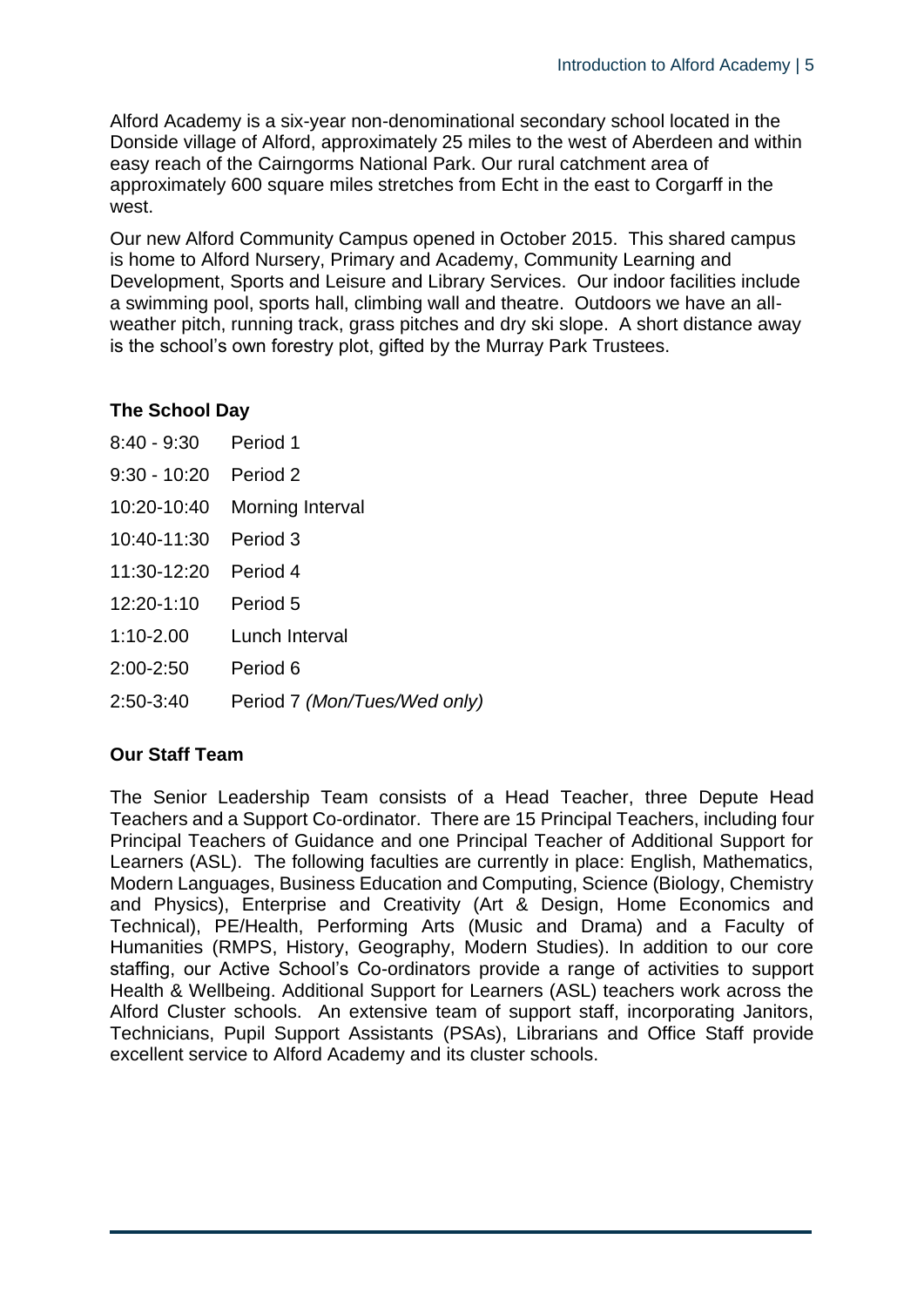# <span id="page-5-0"></span>**Our Vision, Values and School Ethos**

## **"Working together to nurture, inspire and achieve"**

#### **Our Values**

The work and life of our school is underpinned by 5 values:-

Honesty, Hard Work, Ambition, Respect, Kindness

#### **Our Aims**

• Attainment and Achievement

To raise attainment and wider achievements for all our pupils, especially through the skills of literacy, numeracy, health and well-being, digital literacy and working with others.

• Learning, Teaching and Assessment

To promote the highest quality learning experiences for pupils by investing in professional learning to create knowledgeable, confident and skilled teachers capable of getting it right for every young person, raising the attainment and achievement levels of our pupils.

#### • Inclusion and Equality

To provide equality of opportunity to access education in a way that is engaging and appropriate to the pupils' interests, physical and intellectual needs.

• Values and Citizenship

To work with pupils, parents and employees to promote self-respect, respect for others and interdependence within society. In turn our pupils will understand the duties and responsibilities of citizenship in a democratic society.

• Learning for Life

To equip pupils with positive attitudes and expectations, encourage creativity, ambition and entrepreneurial skills that will help them prosper in our changing society.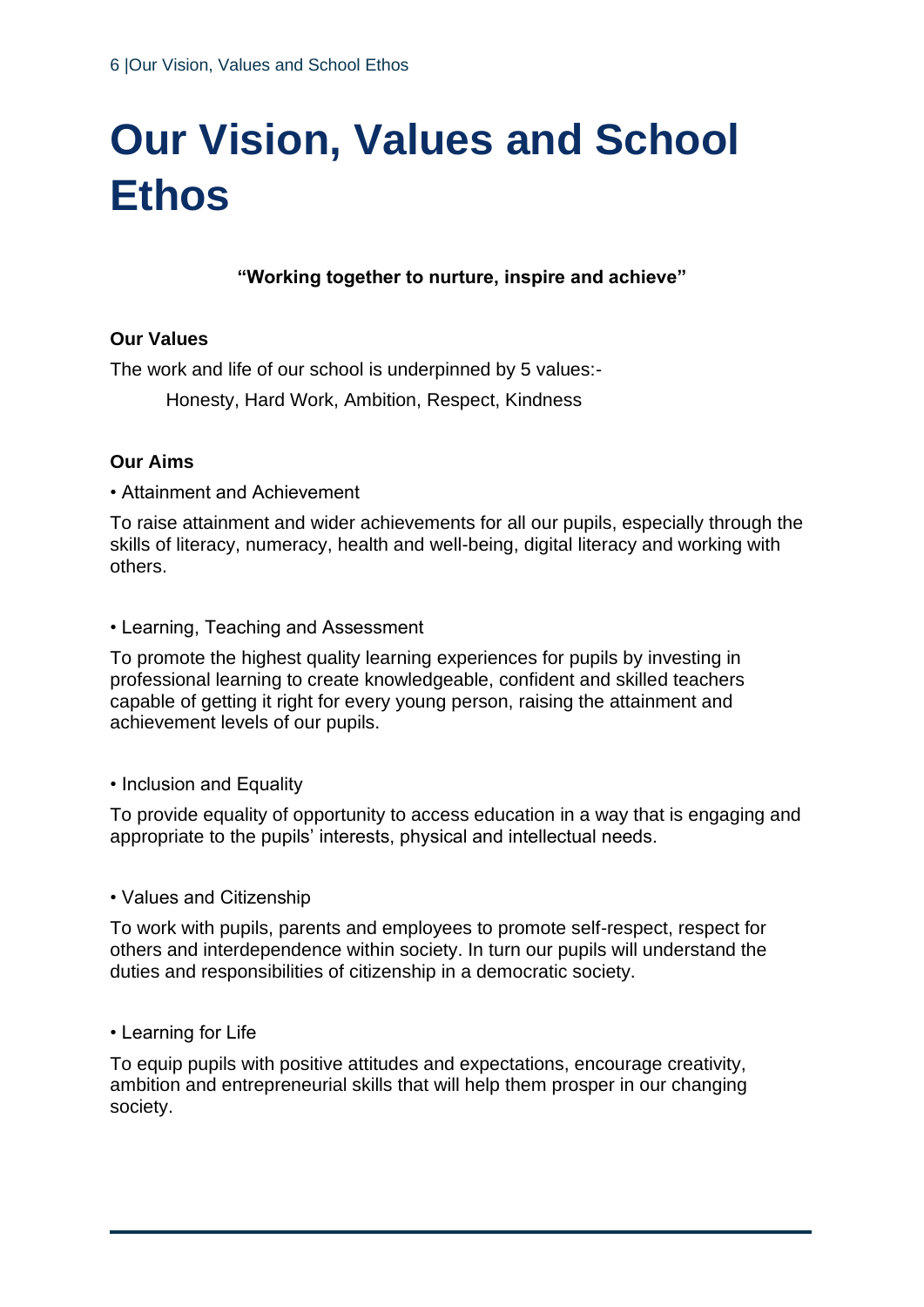Alford Academy is not just a school, it is a learning community that recognises teaching and learning does not start and stop at the school gates. Through developing our partnerships in and out of school, we work together to increasingly provide the very best learning and leadership experiences and opportunities for all. In turn we aim to support and furnish each individual youngster with the knowledge, skills, experiences, insight and drive that will set them on their path to a prosperous future, effectively contributing to life and work in Aberdeenshire, Scotland and worldwide.

We have an inclusive approach where all pupils are valued and supported in their learning by all staff. Pupils are known well by their Principal Teacher of Pupil Support and the Depute Head Teacher linked to their House group.

Alford Academy works closely with its associated primary schools (Alford, Cluny, Craigievar, Dunecht, Echt, Keig, Lumsden, Midmar, Monymusk, Strathdon, Tough, Towie and Tullynessle) to ensure pupils experience a coherent 3-18 education and effective transitions. All Head Teachers meet each term to discuss strategic and operational issues. In addition, cross-sector links are developing, on a formal and informal basis, to support curricular transitions and professional dialogue and learning.

Partnerships within the local community are being further developed to provide support for individual pupils and groups of pupils. Our flagship partnership is with Mackie's of Scotland who are providing a range of curriculum inserts, career education and sponsorship.

The school is well supported by an active Parent Council with members supporting the work of our Student Council and actively engaging in consultation about values and school improvement, including induction programmes for senior pupils.

Partners from health, social work, police, library services and community learning & development are committed to developing effective integrated working practices in order to enhance support for our young people.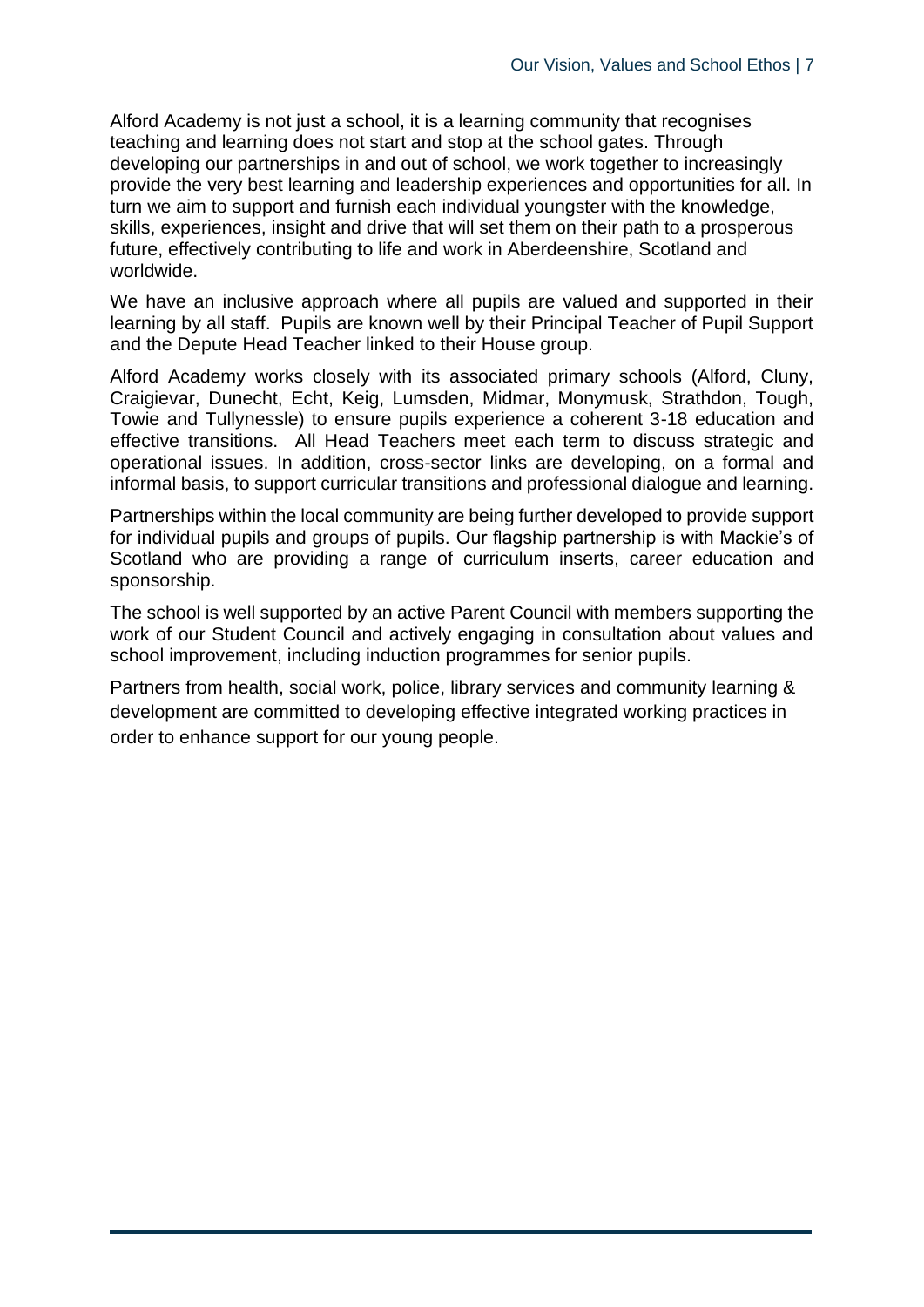# <span id="page-7-0"></span>**Curriculum**

Within our school, we aim to provide a curriculum that is both inclusive and ambitious for all – a curriculum which is both academically challenging and also provides opportunities to develop skills for learning, life and work.

Our curriculum will be based around the four capacities of Curriculum for Excellence – to ensure our pupils are successful learners, confident individuals, effective contributors and responsible citizens. Our curriculum will also reflect the principles of curriculum design to ensure breadth, depth, personalisation & choice, challenge & enjoyment, progression, coherence and relevance. We will, therefore have a curriculum which we will adapt continuously over time to meet the needs of our pupils.

Following the principles of Curriculum for Excellence, achievement of children and young people is celebrated in its broadest sense. This means looking beyond formally assessed learning, to recognise activities like volunteering and participation in arts, sports and community-based programmes. This approach complements the nurturing and aspirational outcomes of Getting It Right for Every Child, and our aim in Aberdeenshire to overcome inequality by Raising Attainment for All, promoting Equity and Excellence in schools, and Closing the Gap. Further information on the schools approach to Curriculum for Excellence including information for parents, can be found on the school website at: www.alfordacademy.aberdeenshire.sch.uk

## **Curricular Areas**

- **Literacy and English Language**: Listening, Talking Reading and Writing.
- **Numeracy and Mathematics**: Number, Money and Measure, Information Handling, Shape, Position and Movement.
- **Health & Wellbeing**: Mental, emotional, social and physical wellbeing, Physical education, activity and sport, Food and health, Substance misuse, Relationships, sexual health and parenthood.
- **Social Studies**: People, past events and societies, People, place and environment, People, society, economy and business.
- **Sciences**: Planet Earth, Forces, electricity and waves, Biological Systems, Materials, Topical Sciences.
- **Technologies**: Technological developments in society, Business technology skills and knowledge, Computing science, Food and textiles, Craft, design, engineering and graphics.
- **Expressive Arts**: Music, Drama, Art and Design and Dance.
- **Religious and Moral Education**: Christianity, World Religions, Development of beliefs and values.
- **Modern Languages**: French and Spanish

## **Curriculum Design**

Our curriculum is designed on the basis of the following 7 principles:

- Challenge and enjoyment
- Breadth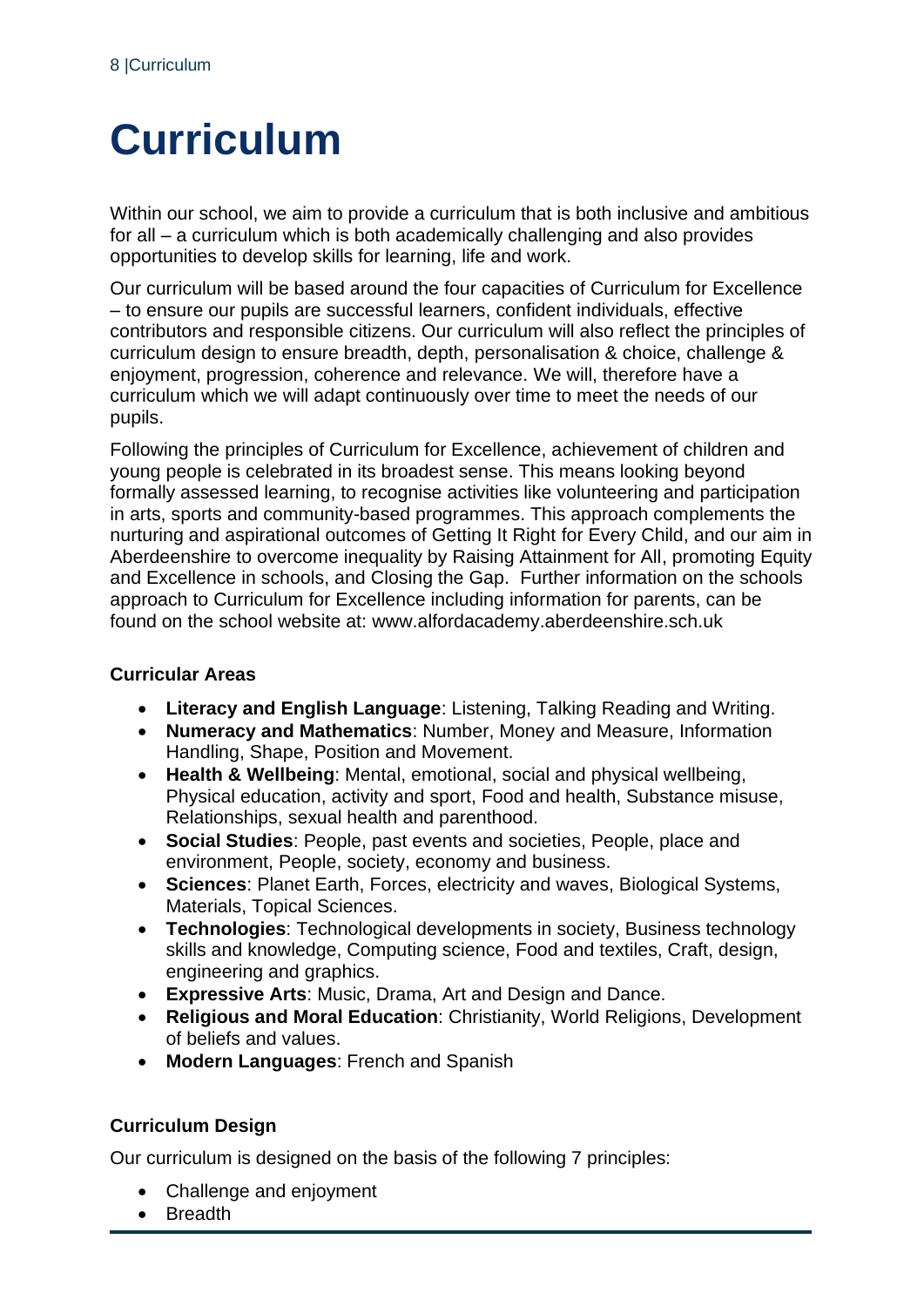- Progression
- Depth
- Personalisation and choice
- Coherence
- Relevance

### **Developing Young Workforce**

As part of the curriculum, pupils will develop skills for learning, life and work. More detail about these key skills can be found using the link below:

<https://www.npfs.org.uk/skills-in-a-nutshell/>

Throughout their time in school, from Early Years onwards, all pupils will have an opportunity to engage with employers, through experiences like workplace visits, career talks, employability events and courses, work experience and curriculum based activities. They will also have the opportunity to learn about further and higher education, and the work done by training providers, as well as different career pathways into employment.

In S4-6, pupils will be given the opportunity to study for vocational qualifications, including Foundation Apprenticeships, alongside the more traditional qualifications.

Further information for parents on Foundation Apprenticeships can be found at https://www.apprenticeships.scot

Further information for parents can be found on the Aberdeenshire DYW website:

<http://dywaberdeenshire.org/parents/>

#### **Curricular Levels**

| <b>Early</b>            | The pre-school years and P1, or later<br>for some.                                                                                                                                                                                                                                                                                   |
|-------------------------|--------------------------------------------------------------------------------------------------------------------------------------------------------------------------------------------------------------------------------------------------------------------------------------------------------------------------------------|
| <b>First</b>            | To the end of P4, but earlier or later<br>for some.                                                                                                                                                                                                                                                                                  |
| <b>Second</b>           | To the end of P7, but earlier or later<br>for some.                                                                                                                                                                                                                                                                                  |
| <b>Third and Fourth</b> | S1 to S3, but earlier for some. The<br>fourth level broadly equates to<br><b>Scottish Credit and Qualifications</b><br>Framework level 4. The fourth level<br>experiences and outcomes are<br>intended to provide possibilities for<br>choice and young people's<br>programmes will not include all of the<br>fourth level outcomes. |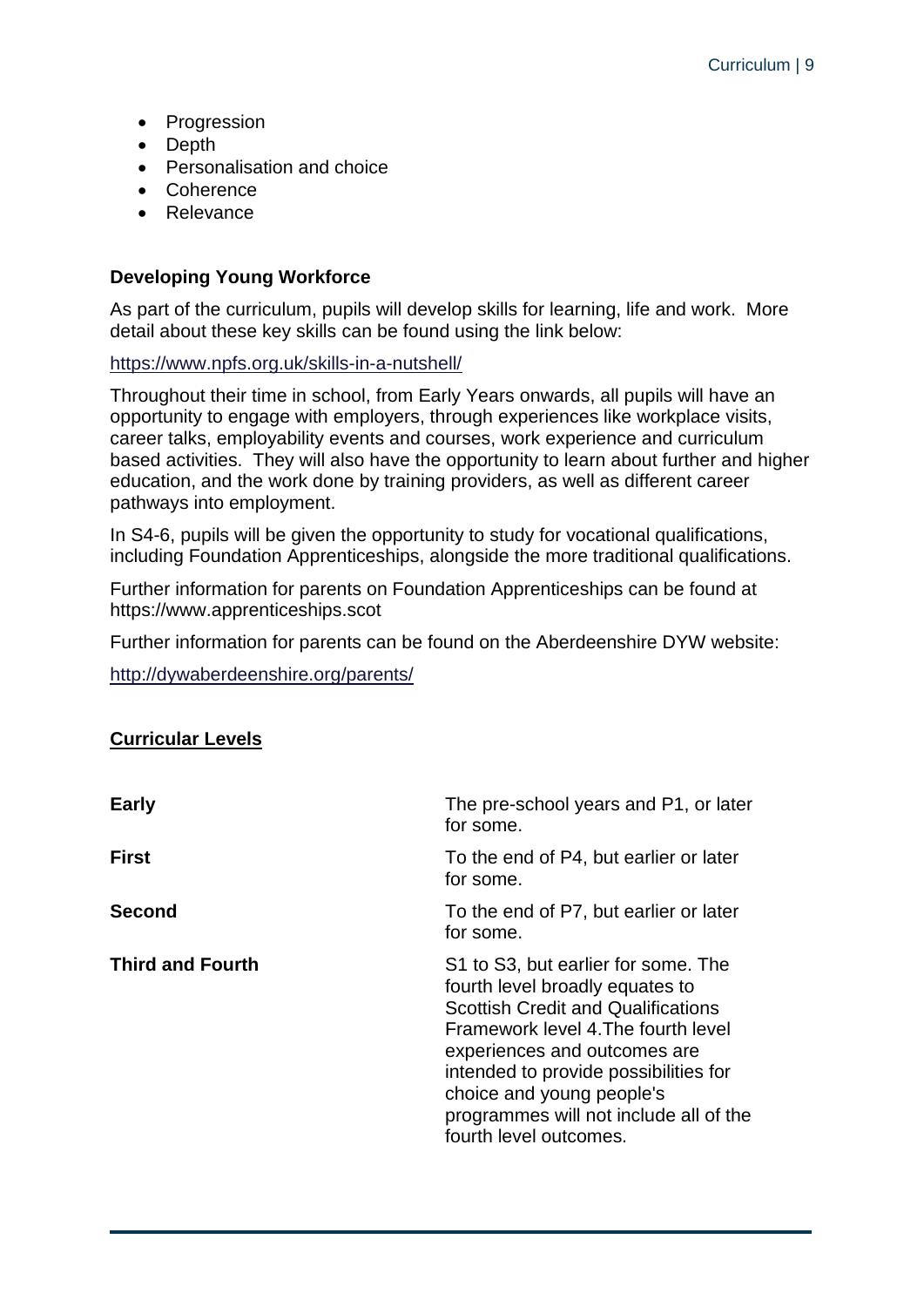## **Development of Spiritual, Moral, Social and Cultural Values**

In our school we are committed to providing appropriate opportunities for the development of pupils' spiritual, moral, social and cultural values through both the ethos and the curriculum. This includes a programme of 'Time for Reflection' assemblies as well as Christmas and Easter services.

## **Extra-Curricular Activities**

At Alford Academy a range of extra-curricular activities is also provided. Information regarding current clubs (including those led by Active Schools) and extra-curricular activities is communicated throughout the year via school bulletins. All pupils are encouraged to take part in at least one activity or club in order to enhance their school experience.

| Football (Boys)              | Football (Girls)                       | <b>Badminton</b>       | Rockwall       |
|------------------------------|----------------------------------------|------------------------|----------------|
| <b>Netball</b>               | Hockey                                 | Running                | Parkour        |
| Choir                        | Orchestra                              | <b>Folk Band</b>       | Pipe Band      |
| <b>Musical Theatre Group</b> | Battle of the Bands Song Writing Drama |                        |                |
| <b>Scripture Union</b>       | Eco Group                              | <b>Boccia</b>          | <b>Box Fit</b> |
| Duke of Edinburgh            | Rotary Interact                        | <b>Student Council</b> |                |
| <b>Student Council</b>       | Animation                              | Dungeons and Dragons   |                |
| <b>Forensic Science</b>      | Film Club                              | Engineering            |                |

Alford Academy also provides a wide range of opportunities for pupils to take on leadership roles in activities within the school and local community, developing selfconfidence and skills such as teamwork and leadership skills.

#### *Student Executive*

The Student Executive consists of Head Prefects and their Deputes. The Student Executive works closely with the Head Teacher and co-ordinates prefect duties and responsibilities and also take a lead in school events.

#### *Prefects*

Prefects collectively set the tone for the school and are expected to promote positive relationships through exemplary conduct and engagement in the school community. Prefect duties range from social time monitoring, visitor tours to involvement in enrichment activities and parents' evenings.

#### *Student Council*

The Student Council is made up of representatives from each year group. The Council is chaired by a S6 representative. It is a consultative body and plays an active role in school life. The Student Council is supported by the Parent Council and works on school improvements including outdoor learning and social spaces, indoor seating, learning and teaching and supporting transitions from Primary to Secondary.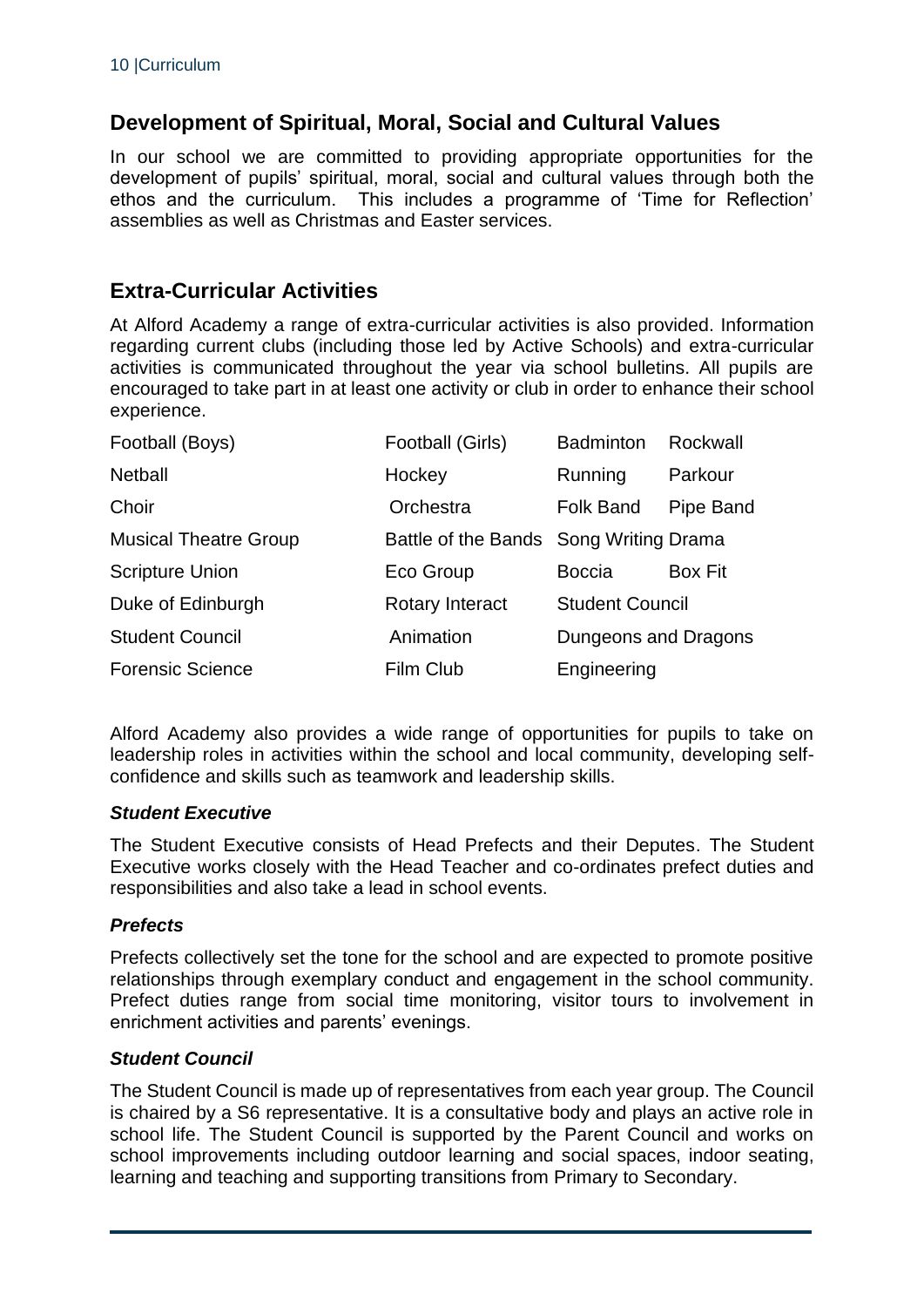### *Health and Wellbeing Young Leaders*

Health and Wellbeing Young Leaders work with staff and pupils to develop fitness activities and sports as part of the Curriculum for Excellence.

#### **1+2 Language Learning**

The Scottish Government has introduced a policy 'Language Learning in Scotland: A 1+2 Approach'. Children are growing up in a multilingual world and to allow them to take their place as global citizens, they need to be able to communicate in many settings. This approach entitles every child and young person to learn two languages at school in addition to their mother tongue language.

#### **In Alford Academy the first foreign language will be either French or Spanish. This language will be learned from P1 through to S3.**

If you would like your child to access Gaelic Medium Education and they have not yet started to attend a primary school you can make a request for an assessment of need for Gaelic Medium Primary Education (GMPE). For more information, please go to:

#### <http://aberdeenshire.gov.uk/schools/information/gaelic-in-schools/>

The parent or carer of any child or young person can make a request for their child to attend to any school which offers GMPE. This will enable your child to be taught by specialist staff. As there are currently no schools in Aberdeenshire which have GME provision learners are transported to school in Aberdeen City.

#### **Further Information**

Further information on the school's approach to Curriculum for Excellence including information for parents, can be found on the school website at: www.alfordacademy.aberdeenshire.sch.uk

More general information on Curriculum for Excellence and the new Qualifications can be found by clicking on the hyperlinks below.

#### **Policy for Scottish Education**:

<https://education.gov.scot/scottish-education-system/policy-for-scottish-education>

#### **Early Learning & Childcare**:

```
https://www.education.gov.scot/scottish-education-
system/Early%20learning%20and%20childcare
```
## **Broad General Education (Pre school – S3):**

[https://education.gov.scot/scottish-education](https://education.gov.scot/scottish-education-system/Broad%20general%20education)[system/Broad%20general%20education](https://education.gov.scot/scottish-education-system/Broad%20general%20education)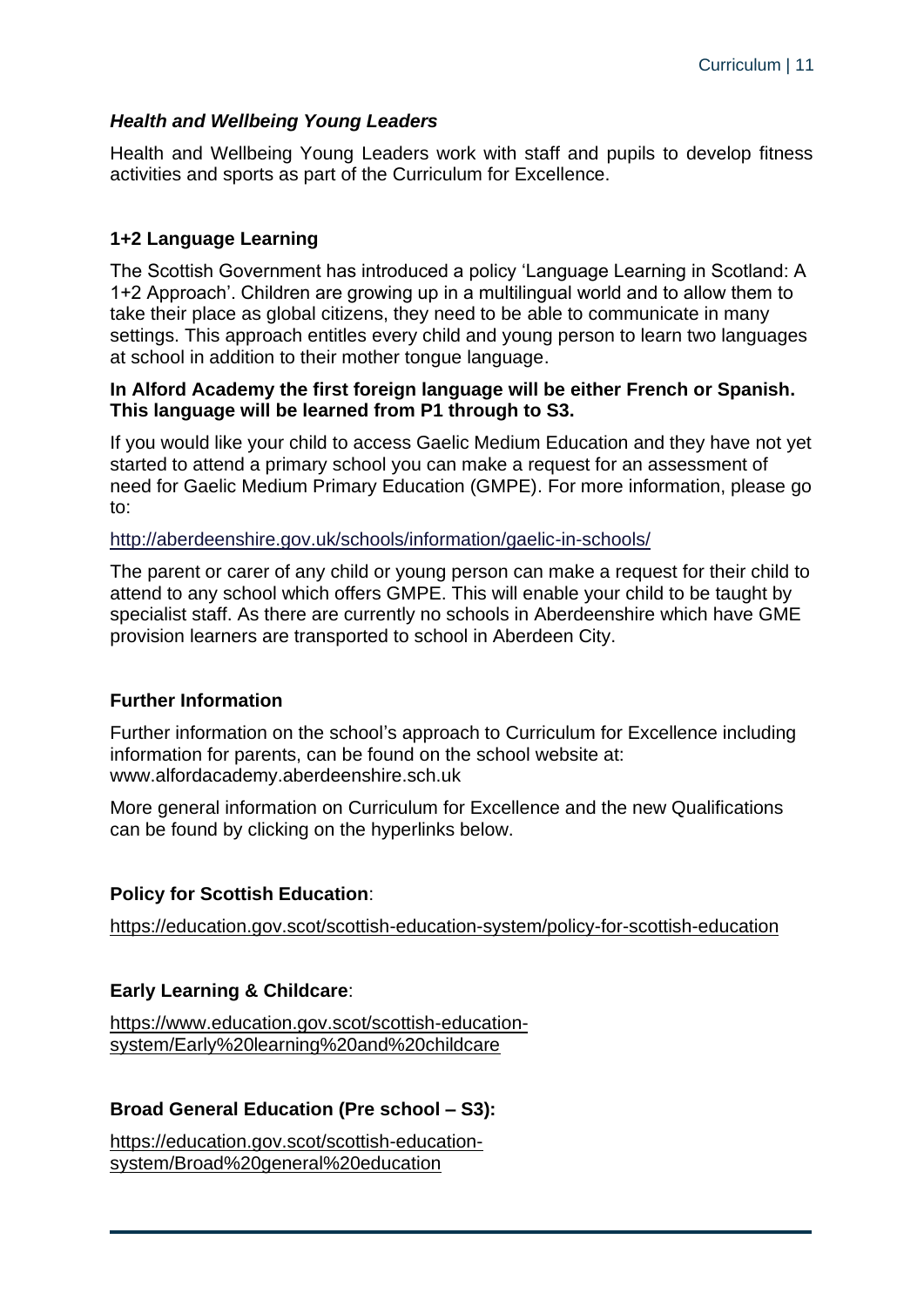# **Senior Phase and beyond (S4 – 16+):**

<https://education.gov.scot/scottish-education-system/senior-phase-and-beyond>

# **National Qualifications**:

<https://www.sqa.org.uk/sqa/58062.3806.html?pMenuID=5605>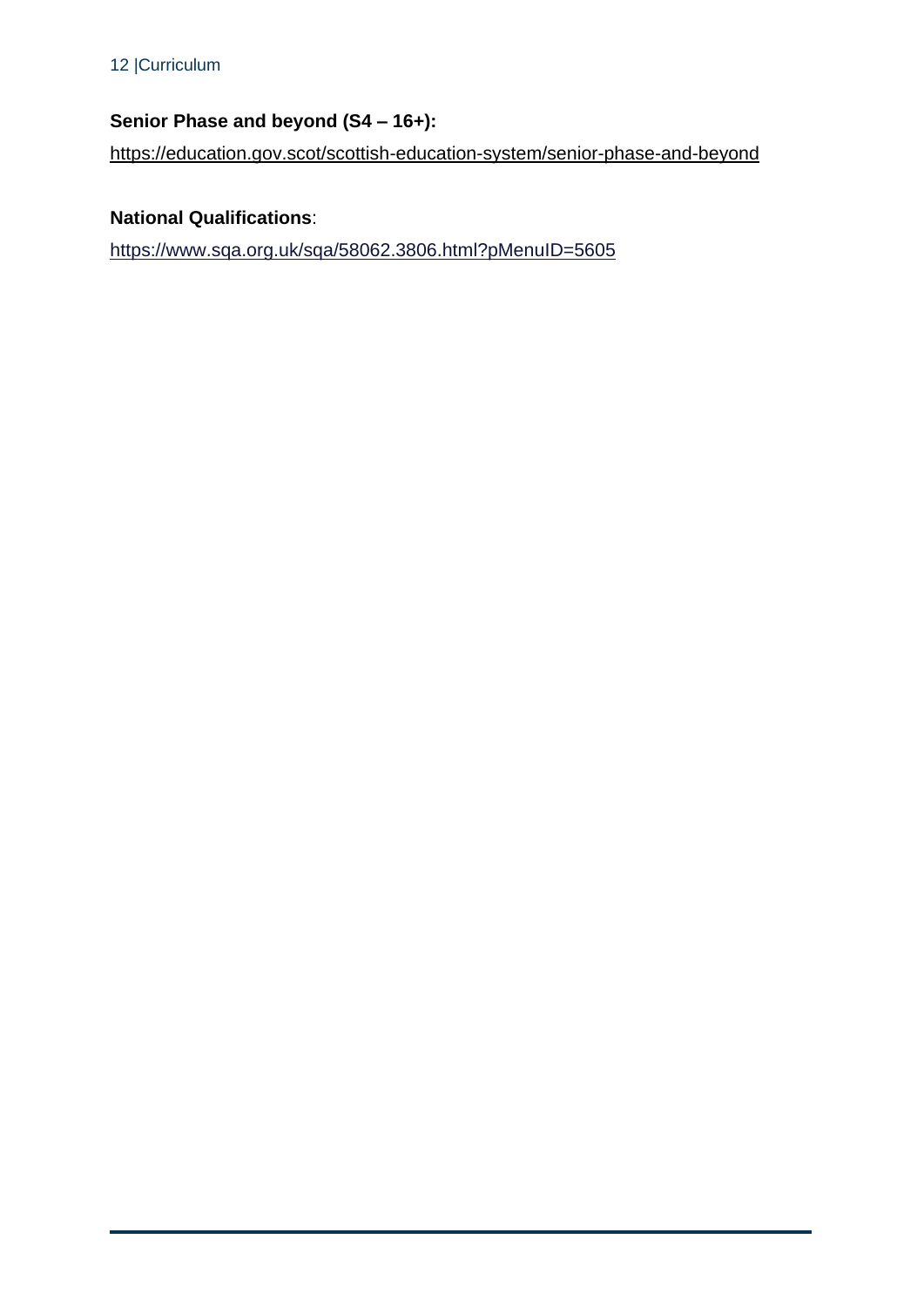# <span id="page-12-0"></span>**Assessment and Reporting**

Pupils move through the curriculum at their own pace. A wide range of assessment techniques are used in school depending on what is being assessed and the reason for the assessment e.g.

- Observation of what the pupils "say", "write" and "do".
- Homework
- Self and peer assessments
- Marking of class work and other individual/class assessments
- Ongoing tracking and monitoring procedures in school
- Scottish National Standardised Assessments (P1, P4, P7 and S3)

Progress will be evidenced using a variety of approaches that best reflect the learning that has taken place and will track the skills that your child or young person is developing.

Assessment is ongoing throughout the Broad General phase and is a continuous process which influences the goals set for your child. As part of assessment, each year children and young people in P1, P4, P7 and S3 will participate in the Scottish National Standardised Assessments (SNSA). These national assessments are completed online and provide teachers with immediate feedback on each child or young person's progress in literacy and numeracy. Children and young people do not have to prepare or revise for the assessments, which take place as part of normal learning and teaching. The assessments do not have any pass/fail mark and the results are used to help teachers plan the next steps in learning for each child/young person. Further information on SNSA is available at

#### <https://standardisedassessment.gov.scot/>

The results of children's achievements are discussed with them regularly so that they are involved in taking responsibility for their own learning. This may take the form of oral discussion and/or written comment. In this way, it is hoped to assist the pupil identify what has been learned and the next steps to their learning. Children regularly set targets in their work.

Parents will be informed of progress:

- through pupil profiles/learning logs
- through parent consultation evenings and other meetings
- through curriculum/learning events/parent workshops
- by the annual school report
- Individual Education Plans and associated documents

Parents and carers are encouraged to contact the school at other times throughout the year to discuss their child's progress.

Secondary schools: Assessment & Reporting in the Senior Phase (S4-S6)

In the Senior Phase pupils embark on the National Qualifications.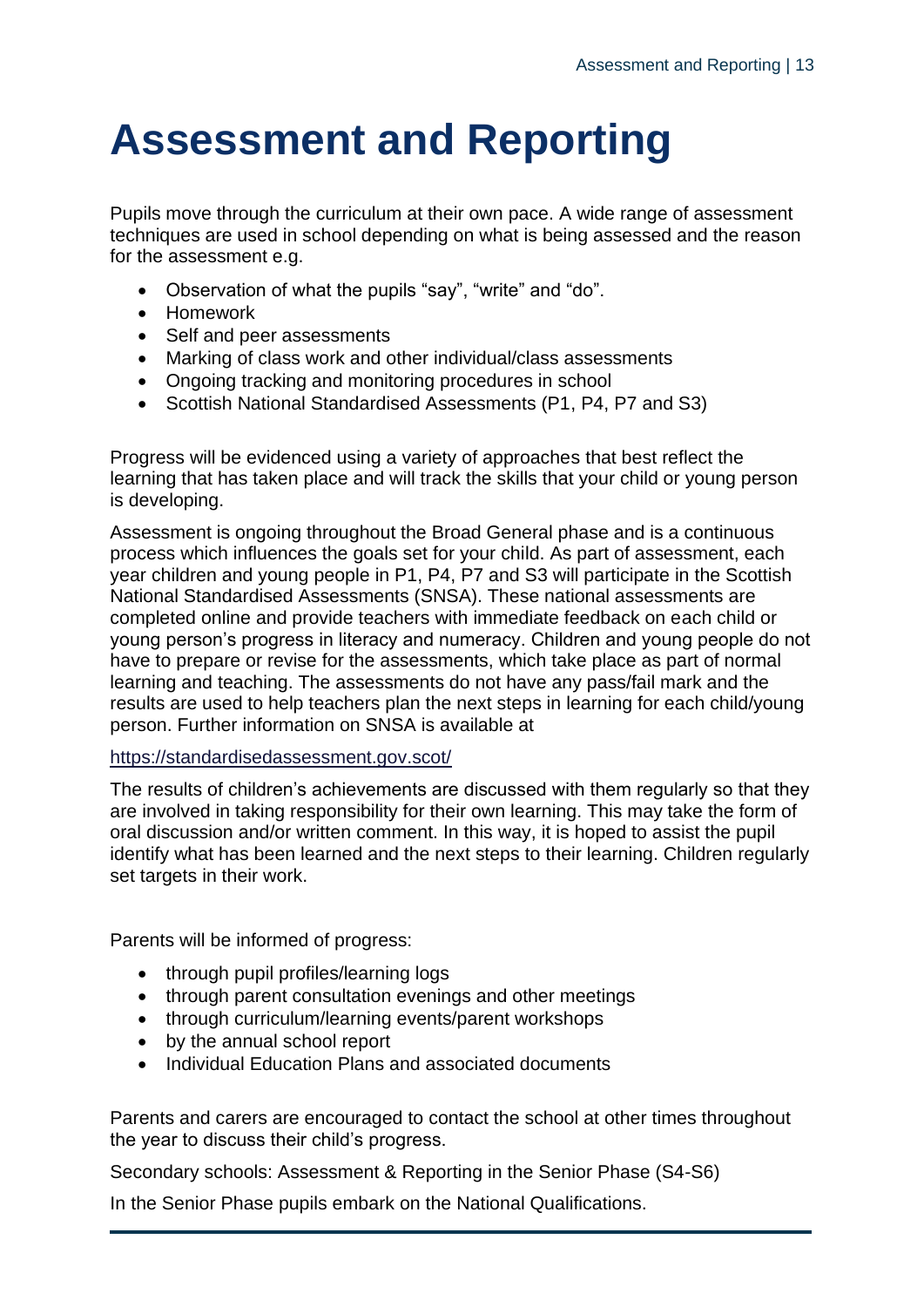#### 14 |Assessment and Reporting

As pupils enter this phase they are set an aspirational target grade for each subject they are studying. This forms the basis for learning conversations between staff and pupils to discuss progress and identify next steps. This is shared with parents/carers through TRACKING Reports.

Further Information on Assessment, Reporting & Profiling can be found on Parentzone:

[https://education.gov.scot/parentzone/learning-in-scotland/assessment-and](https://education.gov.scot/parentzone/learning-in-scotland/assessment-and-achievement)[achievement](https://education.gov.scot/parentzone/learning-in-scotland/assessment-and-achievement)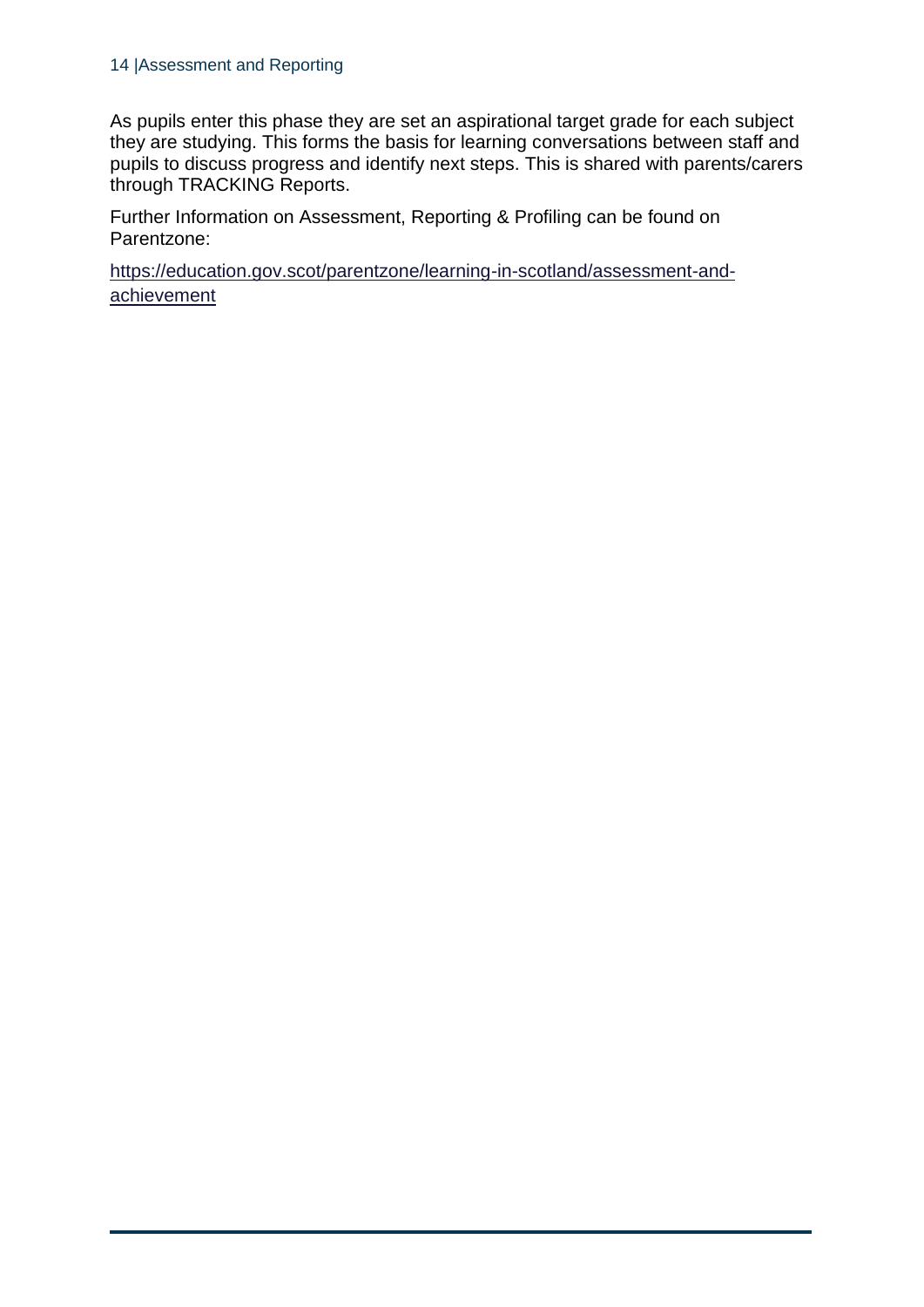# <span id="page-14-0"></span>**Transitions (Moving On)**

# **Transfer to Secondary Education**

An induction programme for P7 pupils is in place to help ease the transition into S1. P7 pupils attend a 'link day' in May and then a further 'link week' at the Academy in June.

Alford Academy has an extremely close relationship with our thirteen Primary Schools.

Information about our P7 pupils is shared with guidance staff at the academy to help support appropriate continuity of education.

Visit Parentzone for more information about transitions:

<https://education.gov.scot/parentzone/my-child/transitions>

# <span id="page-14-1"></span>**1 Admissions**

#### **Nursery Admissions**.

Early in each calendar year, all parents/carers should complete an application form and summit this to the nursery of their choice. This can be your local school nursery or any other early learning and childcare setting within Aberdeenshire. The application form can be found here:

[http://aberdeenshire.gov.uk/schools/information/early-learning-and-childcare](http://aberdeenshire.gov.uk/schools/information/early-learning-and-childcare-information/)[information/](http://aberdeenshire.gov.uk/schools/information/early-learning-and-childcare-information/)

## **Primary Admissions**

New entrants to P1 are enrolled early in the calendar year for entry to school in August. This is for children who will be five on or before the school start date in August. Those that have their fifth birthday between the August start date each year and the end of February the following year, may also be admitted. Go to:

<http://aberdeenshire.gov.uk/schools/information/primary-school-registration/>

To view the school catchment area for your address, go to:

https://aberdeenshire.gov.uk/schools/school-info/admissions/school-zones/

# <span id="page-14-2"></span>**2 Placing requests & School Zones**

For all advice and information on placing requests and guidance on school catchment/zones go to:

#### <http://aberdeenshire.gov.uk/schools/information/choosing-a-school>

Your child would normally attend a school within the school catchment area (zone) close to where you live. However, you can request that your child attends a school in another zone (out of zone). Please follow the links for more info:

[Out Of Zone Placing Request Policy &](http://publications.aberdeenshire.gov.uk/dataset/b9bb8c35-50b7-401e-a7e3-30833f69cc73/resource/40bbfda1-c03a-4514-98c1-86cb4a0033e5/download/cusersspellascdocumentsoutofzoneplacingrequestpolicymay18.pdf) Procedures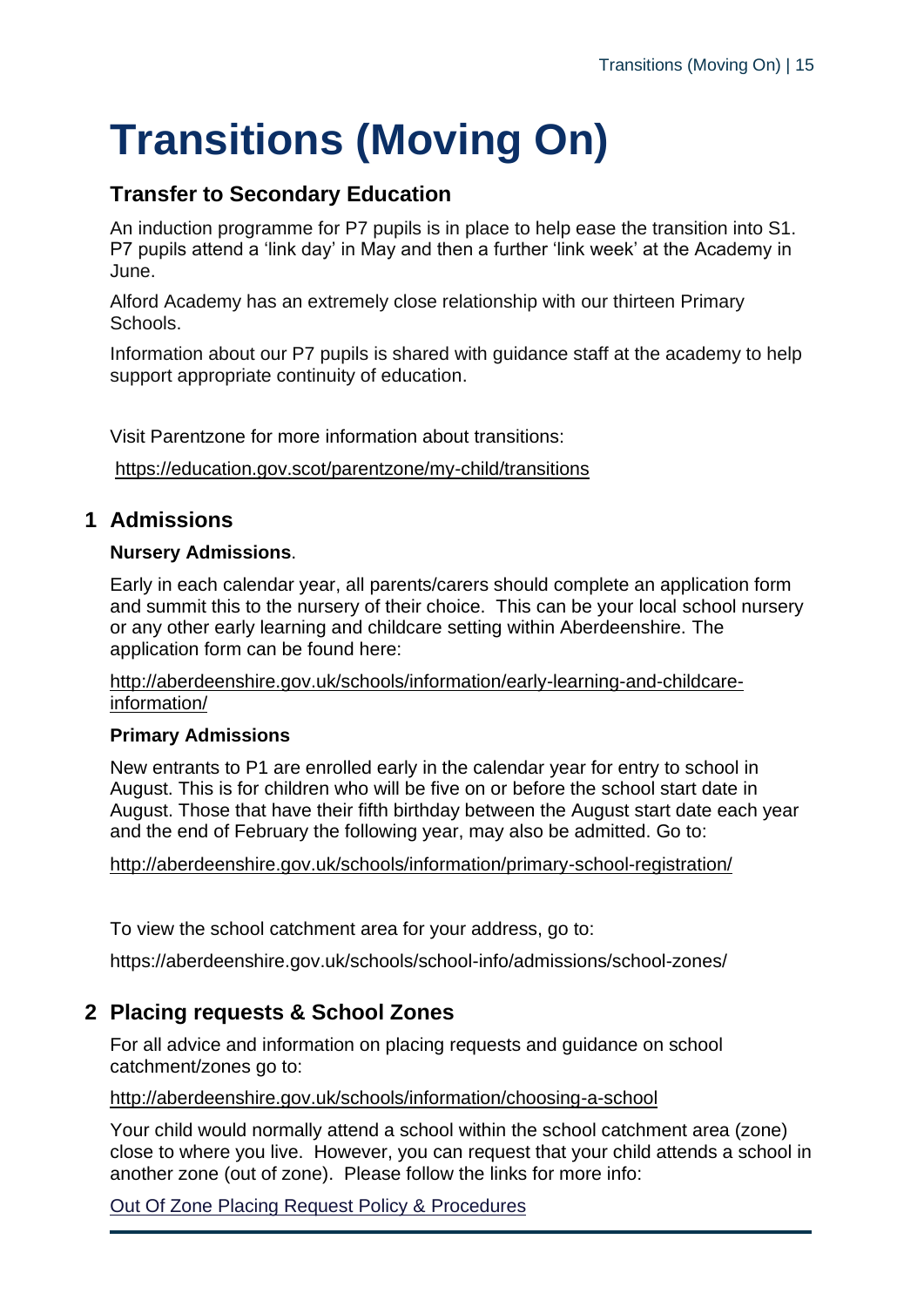## <span id="page-15-0"></span>**3 Skills Development Scotland**

Skills Development Scotland (SDS) is Scotland's careers service.

Qualified SDS Careers Advisers work in schools and careers centres across the whole of Scotland. The SDS Careers Adviser in our school is Linda Johnston. Contact with the Careers Adviser should be done through the school.

Careers Advisers will meet with young people to help them make decisions about their future career pathway. Alongside other school staff, Careers Advisers are involved in supporting young people through subject choice at relevant stages in their education. This may involve working with individuals one to one, or with groups or classes. Young people can continue to access support from advisers when they leave school, through the Career Centres in Peterhead, Inverurie and Aberdeen.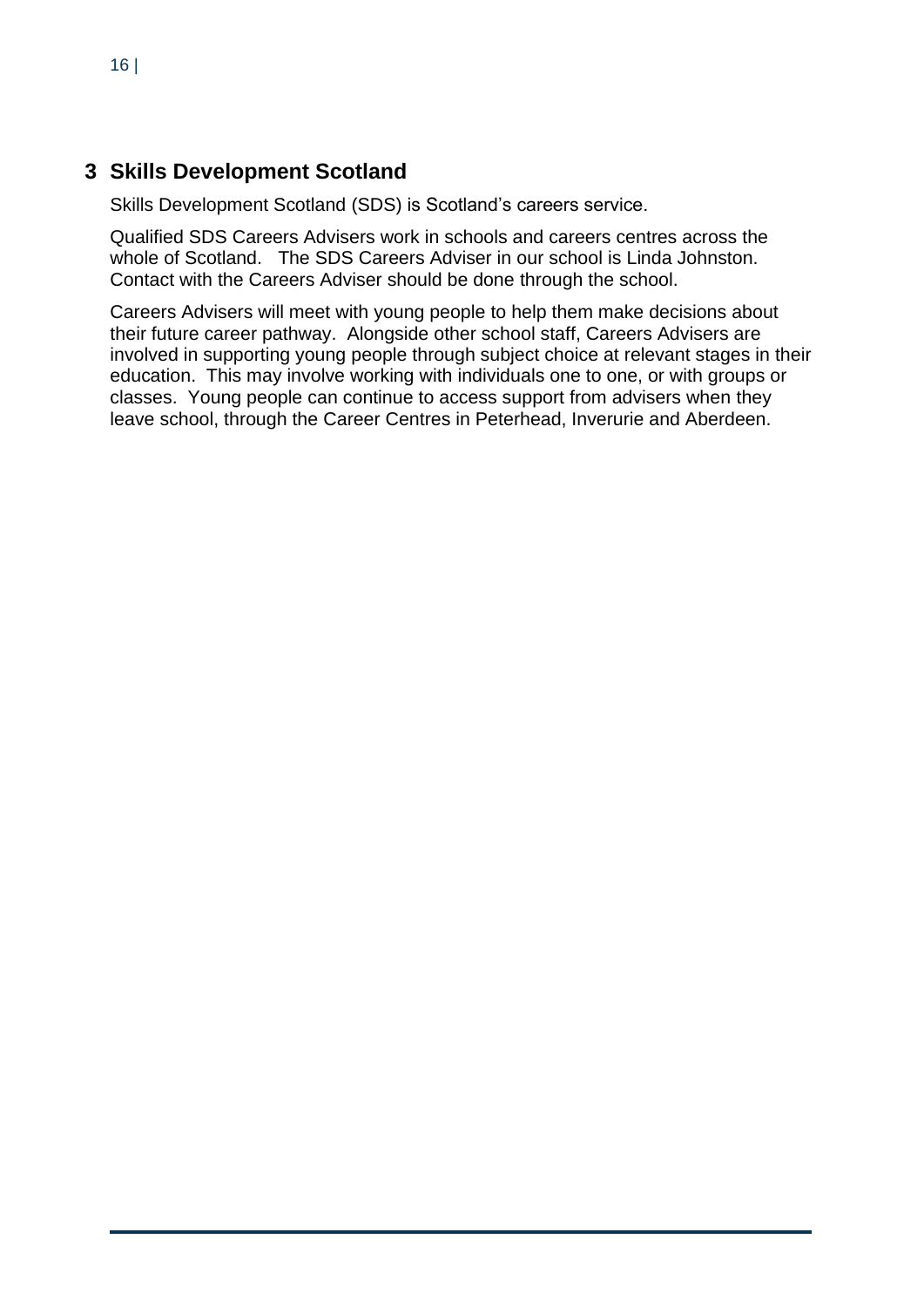# <span id="page-16-0"></span>**Support for Children and Young People**

# <span id="page-16-1"></span>**4 Getting it Right for Every Child**

Getting It Right for Every Child (GIRFEC) is the national policy approach in Scotland which aims to support the wellbeing of all children and young people, by offering the right help, at the right time, from the right people. Certain aspects of this policy have been placed in law by the Children and Young People (Scotland) Act 2014.

Aberdeenshire's schools play a key part in delivery of Aberdeenshire's Children's Services Plan.



Its vision is that:

*'Our commitment to Aberdeenshire's children and young people, is to provide them with the right support, in the right place, at the right time.*

*In helping them reach their individual potential and goals, we will work together to make Aberdeenshire the best place in Scotland to grow up'*

You can find out more about our Children's Services Plan at:

http://www.girfec-aberdeenshire.org/who-we-are/our-childrens-services-plan/

# <span id="page-16-2"></span>**5 Wellbeing**

Wellbeing of children and young people sits at the heart of the *Getting it Right for Every Child* approach. Eight Wellbeing Indicators shown below, outline the aspirations for all Scotland's children and young people.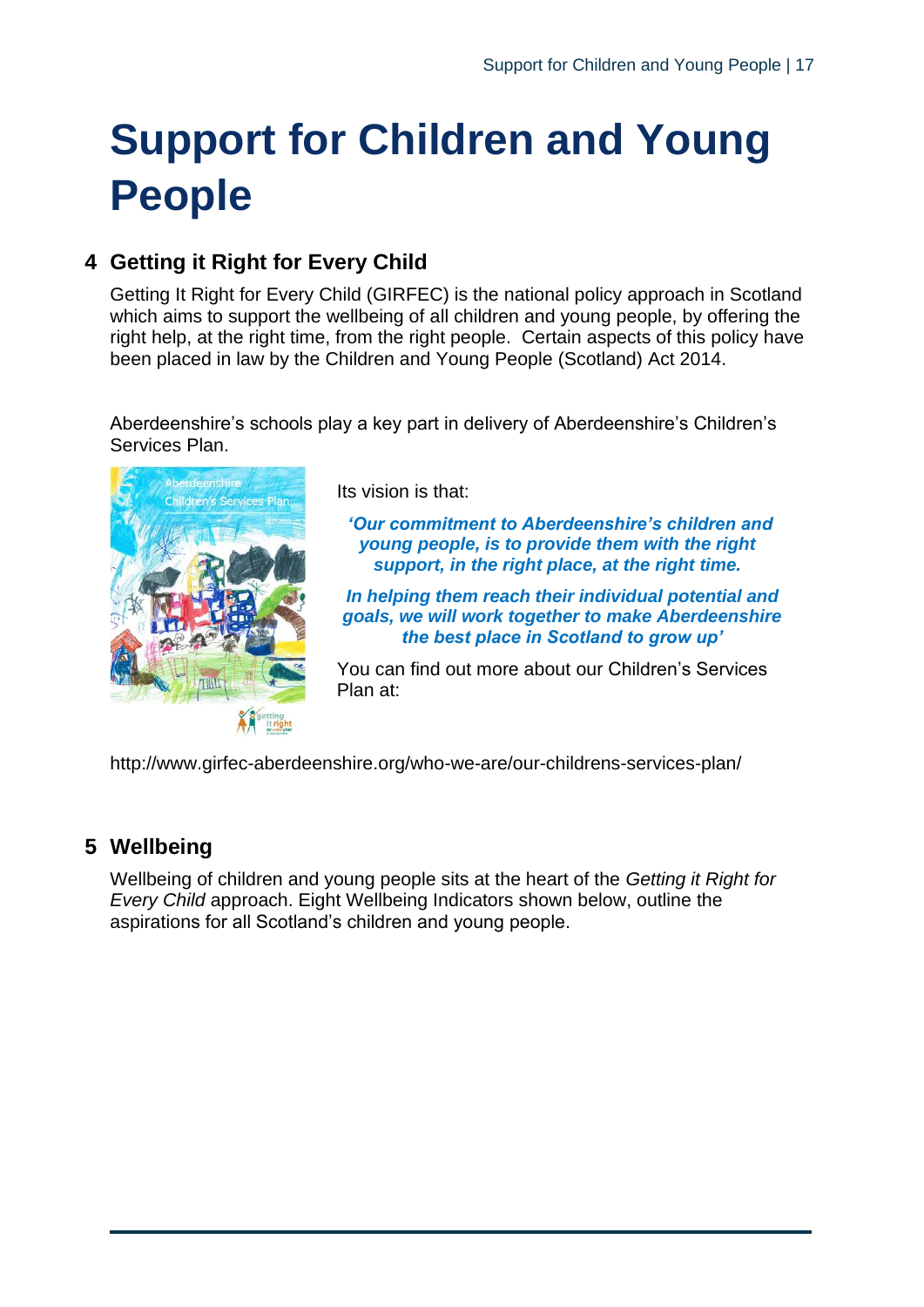

The Getting It Right approach means services will work in partnership with children, young people and their parent/carer(s) and we want every child at our school to feel happy, safe and supported to fulfil their potential.

# **Secondary – Pupil Support Team/Guidance**

Every pupil is a member of one of four Houses - Craigievar, Forbes, Glenbuchat or Kildrummy. Each House has a Principal Teacher of Guidance (PTG) who has overall responsibility for the wellbeing of the pupils in their House. The Guidance teacher provides day-to-day support for pupils and is the first point of contact for pupils and their parents/carers. The Guidance Teacher also monitors pupils' progress and supports pupils to make appropriate subject, career and lifestyle choices.

Individual pupil support is complemented by a well-planned Personal and Social Education (PSE) programme which is delivered to House groups by Guidance staff.

## **House Links**

Each Depute Head is linked with a House and works closely with the Guidance Teacher to monitor and support pupils in that House.

| House      | <b>PT Guidance</b> | Depute Head  |
|------------|--------------------|--------------|
| Craigievar | Mr G Scott         | Mrs L Lees   |
| Forbes     | Mrs F Talbot       | Mr S Gardner |
| Glenbuchat | Mrs D Gerrie       | Mrs L Lees   |
| Kildrummy  | Mrs V Williams     | Mr S Cookson |

Pupil support is not exclusively the responsibility of Guidance Teachers. The school prides itself on the quality of relationships between staff and pupils and recognises that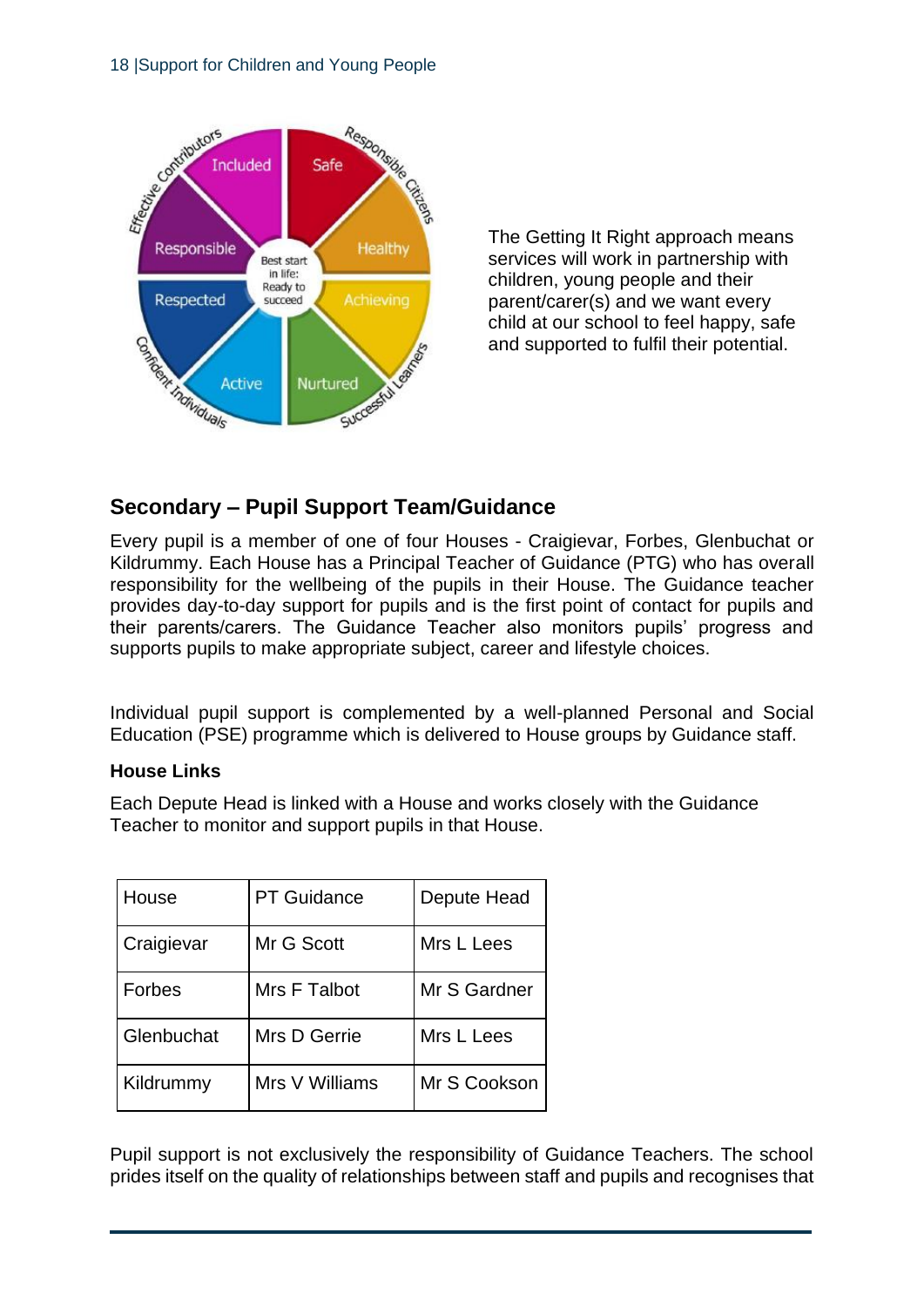every member of staff has a responsibility to look after the emotional, physical and learning needs of their pupils.

Senior pupils, too, contribute to pupil support through their roles as buddies, peer listeners, prefects and House captains.

# <span id="page-18-0"></span>**6 Children's Rights**

The Children and Young People (Scotland) Act 2014 included new law to help make sure children's rights are promoted across Scotland. Children and young people's rights and participation are promoted in lots of different ways by schools in Aberdeenshire.

This means we:

- Raise awareness of Children's Rights, and how rights can be accessed
- Provide opportunities for children and young people to get involved in decision-making
- Make sure children and young people's views influence how we develop services
- Support children and young people to express their views (where needed)
- Listen to children and young people's views on what we do well, and what we could do differently

Aberdeenshire Council has endorsed a Children and Young People's Charter. You can find out more about Children's Rights and opportunities for participation at:

<http://www.girfec-aberdeenshire.org/home/children-and-young-people/>

# <span id="page-18-1"></span>**7 The Named Person**

Prevention and early-intervention are seen as key to the Getting It Right approach in achieving positive outcomes for children and young people. By providing support at an early stage, most difficulties can be prevented from escalating.

One way the Scottish Government has decided this should be taken forward, is by making a Named Person available to every child and young person in Scotland. From birth to prior to starting school, the Named Person Service is provided by your Health Visitor. The Education Service provides the Named Person Service for all children on entry to Primary One, until aged 18 (or beyond where a young person remains at secondary school). In Aberdeenshire the Named Person will be either the Primary Head Teacher or Deputy Head Teacher and in Secondary School, the Named Person will be that young person's allocated Principal Teacher of Guidance (with a few exceptional circumstances).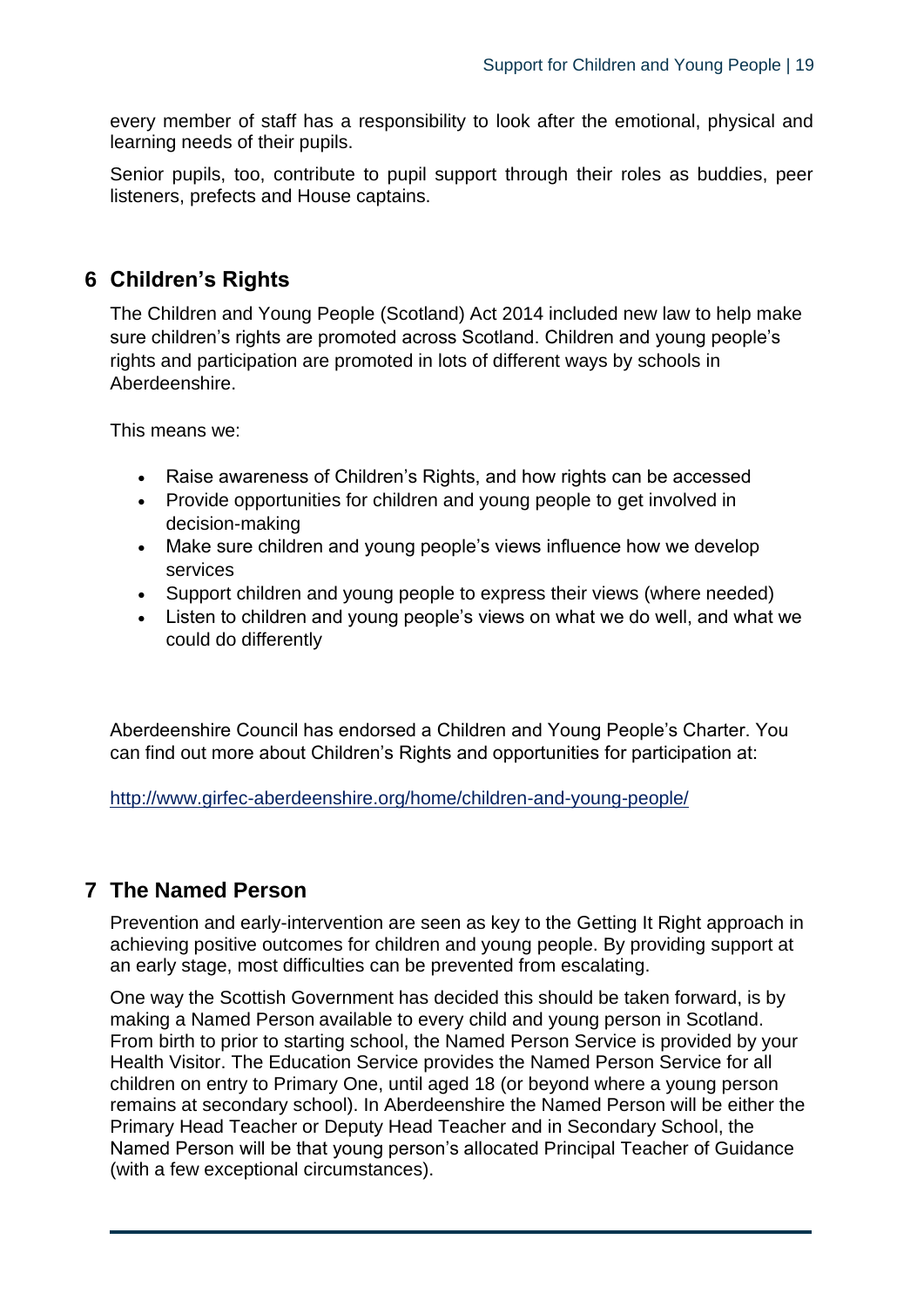The purpose of the Named Person role is to make sure children, young people and parents have confidence that they can access help or support no matter where they live or what age the child is. Acting as a central point of contact, the Named Person can help children, young people or parents/carers get the support they need, if and when they need it.

The Named Person can help by:

- Providing advice, information or support
- Helping a child, young person, or to access a service or support
- Discussing or raising a wellbeing concern about a child or young person.

There is no obligation for children and young people or parents to accept any offer of advice or support from the Named Person. Non-engagement with a Named Person is not in itself a cause for concern. The Named Person Services is currently delivered on a national policy basis.

For more information you can contact your child or young person's Named person directly, or go to:

<https://www.gov.scot/policies/girfec/named-person/>

## <span id="page-19-0"></span>**8 Educational Psychology**

The Educational Psychology Service (EPS) provides a service across Aberdeenshire from pre-birth to 24 years old. We work with children, young people, families, educational staff, local authority colleagues and a wide range of other professionals including health professions, social work, early years partner providers and post school training and education providers.

When there are concerns about a child or young person's learning or wellbeing, an Educational Psychologist can support others to problem solve their way through potentially difficult and complex situations. Consultation with people who know the child best forms the basis of Educational Psychology assessment. Its purpose is to explore and understand the concern,and support people to come up with solutions that will work in that particular context.

The EPS also offers a range of services that help improve learning and wellbeing for all children and young people. We do this through action research, development work with schools, training, and contributing to strategic developments.

<http://aberdeenshire.gov.uk/schools/eps/>

# <span id="page-19-1"></span>**9 Enhanced Provision & Community Resource Hubs**

Aberdeenshire Council is committed to supporting children and young children to be educated in local schools through providing the right support in the right place at the right time. By enhanced provision we mean that a local primary and secondary school has an enhanced level of resources, such as access to a sensory room and life skills area; and support for learning staff who have an enhanced level of expertise to meet a range of needs.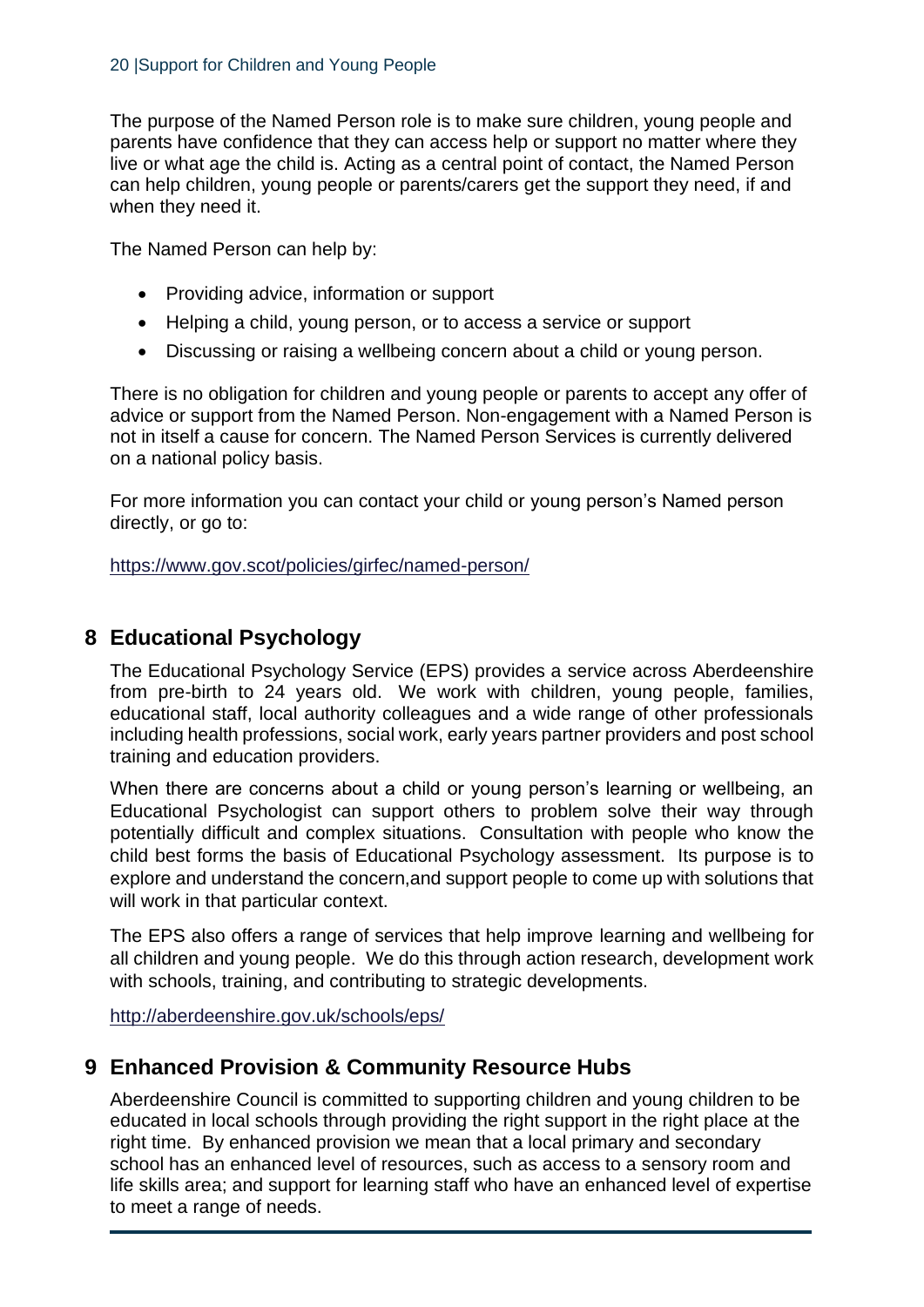Further enhancement is available through the community resource hub, for a small minority of children with severe and complex needs, who regardless of chronological age are making very small steps in learning and are at the early levels of learning. The enhanced provision centres and community resource hubs can offer outreach support to mainstream schools, short term assessment placements, flexibility (e.g. blended places) and access to a variety of therapies.

For more information on all of our resources and policies go to:

<span id="page-20-0"></span><http://asn-aberdeenshire.org/>

## **10 Support for Learning**

At times in their lives all children may require support for learning for a range of reasons. Some children may need a lot of support all the way through school. Others may need only a small amount for a short time.

A child is said to have additional support needs if they need more, or different, support to what is normally provided in schools or pre-schools to children of the same age. Reasons for requiring support might include:

- Missing school because of an illness or long-term condition
- Having a physical disability
- Being a young carer
- Communication difficulties
- Being particularly able
- Changing school a lot
- Being looked after or in care
- Difficulty in controlling behaviour
- Having a difficult family situation
- Suffering a bereavement
- Being bullied

Each school cluster has an allocation of Teachers of Additional Support for Learning (ASL) who are employed to support pupils with additional support needs. They work across each cluster in primary and secondary. In partnership with school staff, parents and other professionals (if appropriate), they identify barriers to learning, assess children's needs and support learning and teaching through a relevant curriculum.

Pupil Support Assistants (PSAs) assist teachers in promoting achievement and raising the standards of pupil attainment. They provide general support in relation to the needs of the class and individuals' care, health and wellbeing and safety and to ensure a secure and safe environment.

## <span id="page-20-1"></span>**11 The Child's Plan**

The *Getting It Right* approach makes sure children and young people are provided with a range of support, which is proportionate and put in place to meet assessed need. This is reflected in Aberdeenshire's staged approach to assessment and planning for individual children and young people, shown below.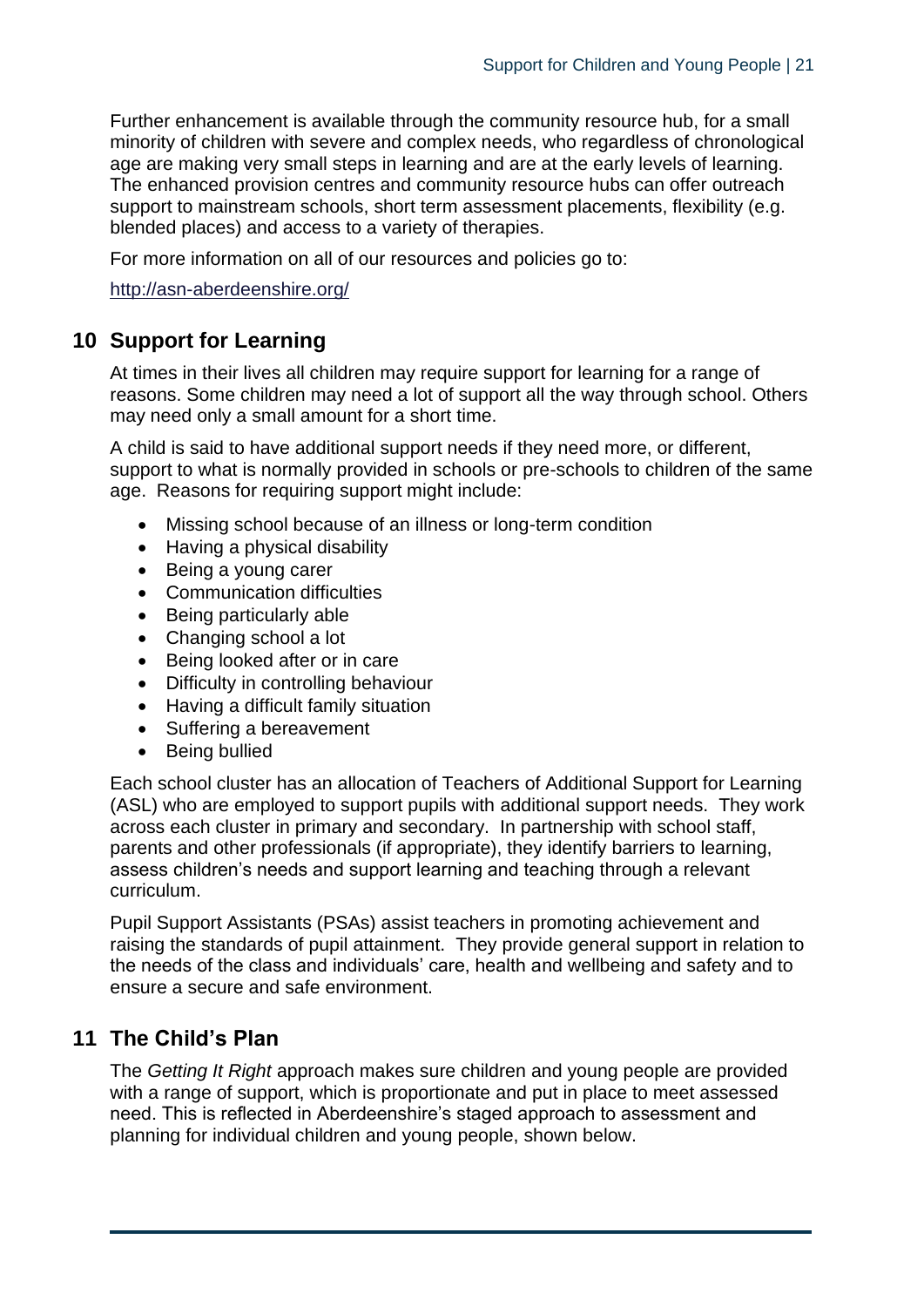

For a small minority of children or young people, there might be higher levels of wellbeing need or risk identified. These children may require a level of targeted support, which needs to be coordinated on a single or multi-agency basis through a Child's Plan.

Where a child or young person needs one or more targeted supports, the benefit of a Child's Plan will be discussed with them and their parents/carers. An assessment using the National Practice Model (My World Triangle/Resilience Matrix) would help to identify any wellbeing needs (*Safe, Healthy, Active, Nurtured, Achieving, Resected, Responsible, Included*), and hilights strengths and pressures in the child's situation. Families are fully involved as key partners in these discussions.

The Child's Plan will outline what action will be taken by the child, their family and professionals, and detail how these supports aim to help improve the child or young person's Wellbeing and overcome any difficulties.

A Lead Professional will be identified to co-ordinate and manage any Child's Plan.

Information is available on the Aberdeenshire *Getting It Right for Every Child* Website:

<span id="page-21-0"></span><http://www.girfec-aberdeenshire.org/>

## **12 Child Protection**

Child protection is the responsibility of all who work with children and families regardless of whether or not they come into direct contact with children. All workers must be fully informed of their responsibilities in respect of keeping children safe. All services working with children, young people and families are expected to identify and consider the wellbeing of children and to share concerns appropriately.

Within our School we have a designated member of staff appointed to be responsible for Child Protection matters. If there is the possibility that a child could be at risk, the school is required to follow the Child Protection Procedures laid out for Education.

This may mean that the child is referred to Social Work, the Police or the Children's Reporter. In our school **the designated staff are: Mrs Lees and Mr Gardner**

Remember – if you suspect a child is at risk, do not rely on someone else to notice.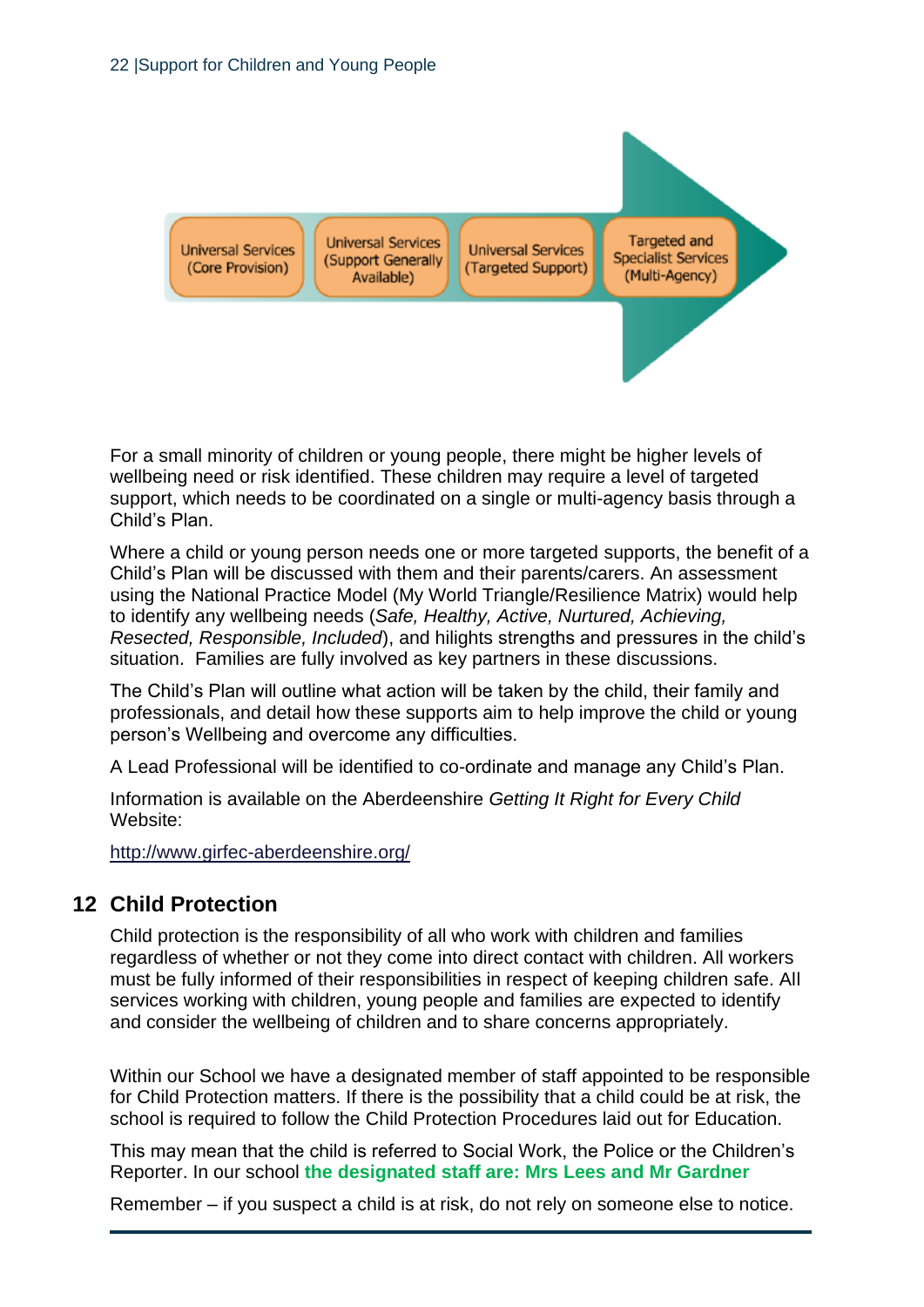If you would like to speak to someone, seek help or pass on information or concerns:

You can speak to designated staff in our school

Social Work Monday to Friday during office hours contact your Children & Families local [Social Work Office](https://www.aberdeenshire.gov.uk/social-care-and-health/children-and-families/children-and-families-team-offices/)

Evenings & Weekends call the Out of Hours Service on 03456 08 12 06

Police Emergency 999, Non-Emergency 101

Signs of abuse can range from poor personal hygiene and hunger to unexplained injuries or self-harm.

If a young person tells you they are being abused:

- stay calm and listen to them
- never promise to keep it a secret tell them you must let someone else know
- remind them that they are not to blame and are doing the right thing
- report it, but leave any investigation to child protection agencies

Protecting Aberdeenshire's children and young people is everyone's business, go to: http://www.girfec-aberdeenshire.org/child-protection/

# <span id="page-22-0"></span>**13 Further Information on Support for Children and Young People**

The following websites may be useful:

## **Getting It Right for Every Child (GIRFEC)**

<http://www.girfec-aberdeenshire.org/>

#### **Aberdeenshire Council**

<http://www.aberdeenshire.gov.uk/schools/additional-support-needs/>

## **Support for All**

<https://www.education.gov.scot/scottish-education-system/Support%20for%20all>

**Enquire – National Parent Information Service and Helpline**

<http://enquire.org.uk/>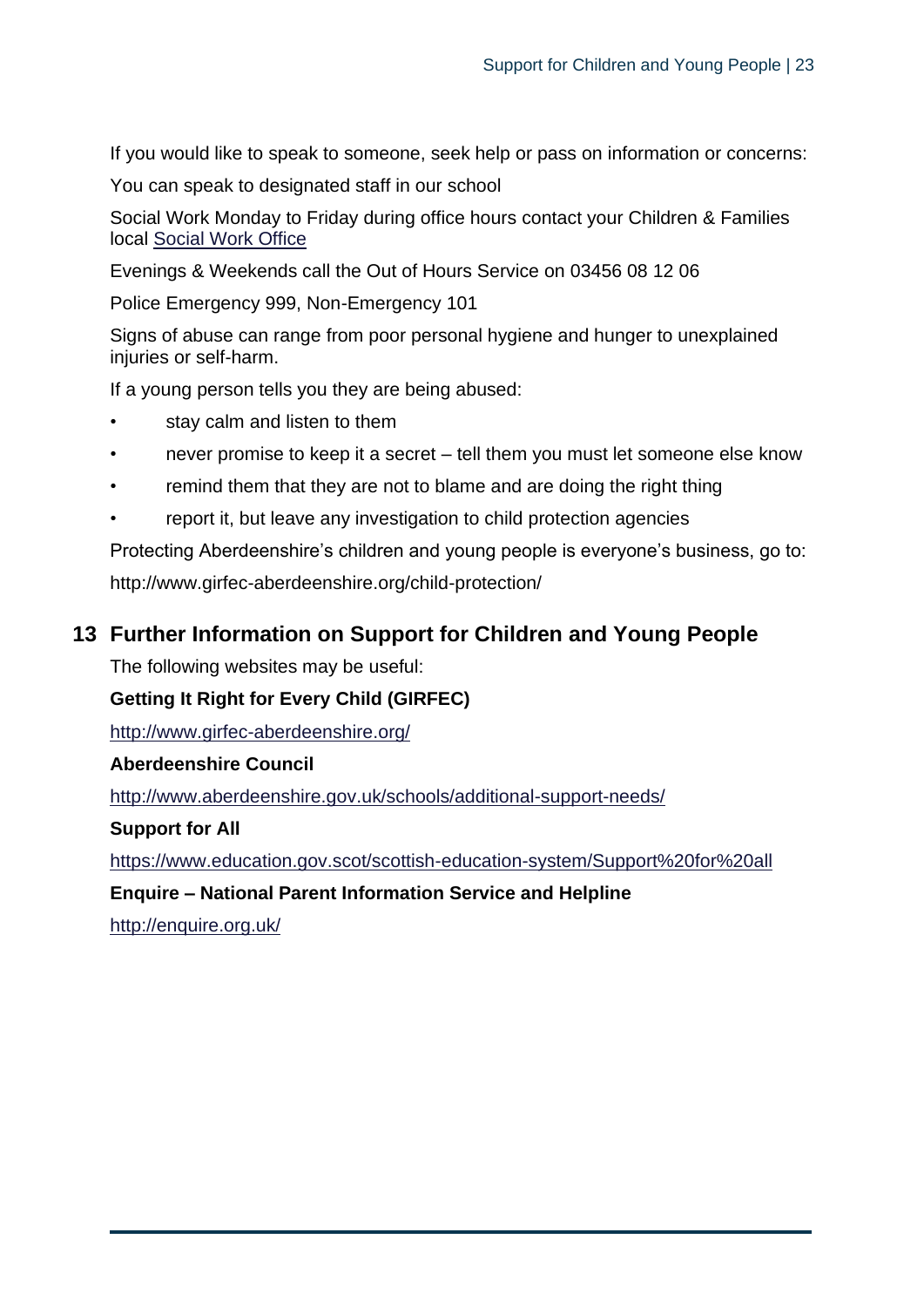# <span id="page-23-0"></span>**Parent & Carer Involvement and Engagement**

*The term "parents" refers to anyone with parental responsibilities and others who care for or look after children or young people.*

Both globally and nationally it is recognised that parents are the single most important influence on their children's development, learning and achievement. The involvement and engagement of parents in their children's learning is recognised as a key element in raising attainment, through support, help and encouragement given at home and whilst at school.

Parental Involvement and Engagement Strategy The Parental Involvement and Engagement Strategy demonstrates the commitment by Aberdeenshire Council to improve the quality and the extent of all parents' involvement in their child's learning and the important role they play in their child's education.

The plan sets out a vision for parental involvement and engagement for the next three years and covers a journey that a child takes from pre-birth to age 18. It highlights the leadership of those who make the difference day in and day out.

[http://publications.aberdeenshire.gov.uk/dataset/parental-involvement-and](http://publications.aberdeenshire.gov.uk/dataset/parental-involvement-and-engagement-strategy-and-action-plan/resource/02c6596e-8cba-42c7-b28a-eed64086ea42)[engagement-strategy-and-action-plan/resource/02c6596e-8cba-42c7-b28a](http://publications.aberdeenshire.gov.uk/dataset/parental-involvement-and-engagement-strategy-and-action-plan/resource/02c6596e-8cba-42c7-b28a-eed64086ea42)[eed64086ea42](http://publications.aberdeenshire.gov.uk/dataset/parental-involvement-and-engagement-strategy-and-action-plan/resource/02c6596e-8cba-42c7-b28a-eed64086ea42)

# <span id="page-23-1"></span>**14 Parental Engagement**

Parental engagement is about parents' and families' interaction with their child's learning. It can take place in the home, at school or in the community: where it takes place is not important. The important thing is the quality of the parent's engagement with their child's learning, the positive impact that it can have and the interaction and mutual development that can occur as a result of that interaction.

# <span id="page-23-2"></span>**15 Communication**

The school uses a range of approaches to share information about your child's learning and progress. These include:

**Use of Groupcall to text and email** 

**Alford Academy Website**

**Alford Academy Blog and Facebook Page**

**Newsletters** 

**Events** 

**Open days/mornings/afternoons** 

**Headteacher 1:1s and "Share the Air" events**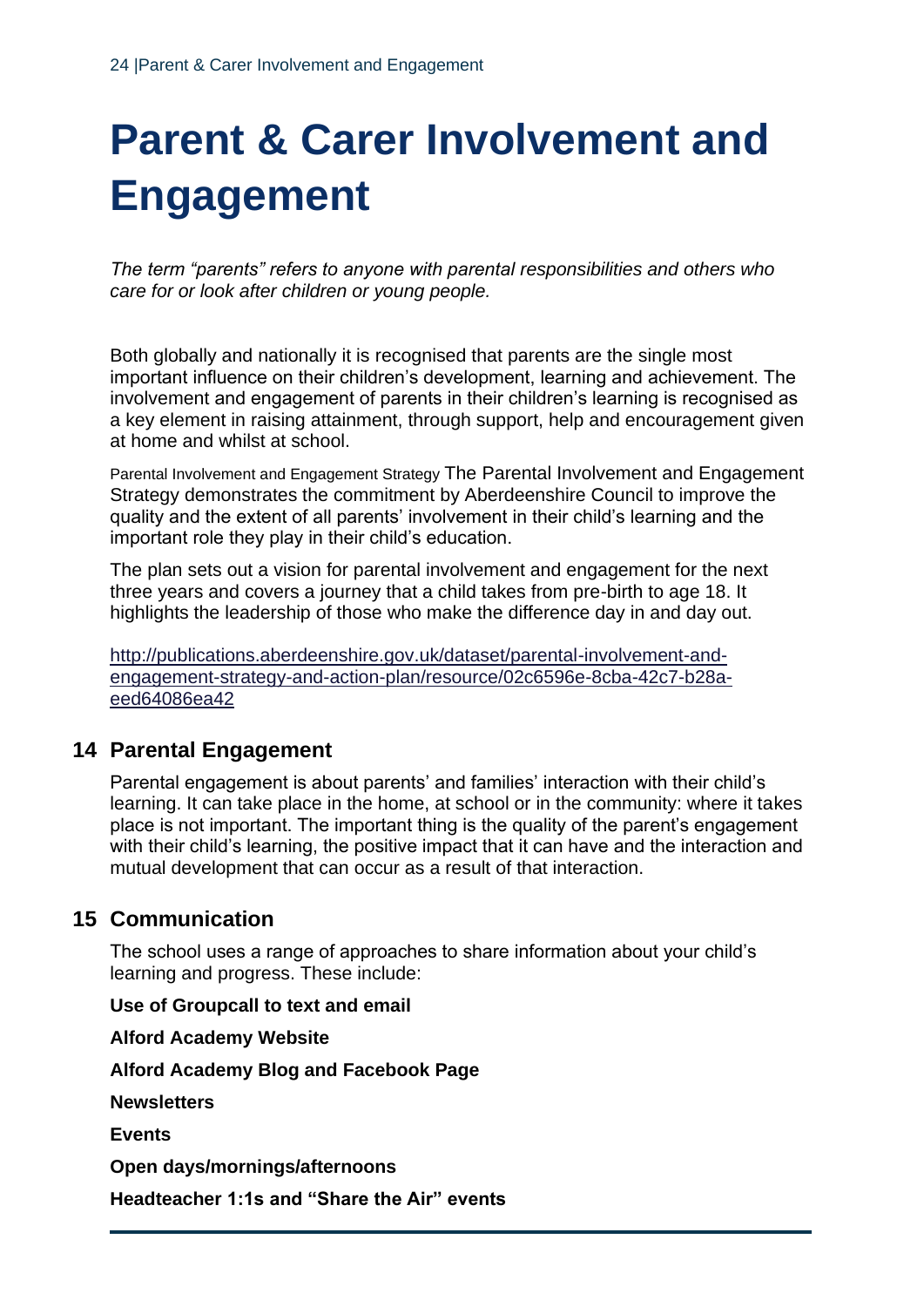### **Monitoring and reports**

The school calendar highlights planned opportunities where we welcome you into school for events, and opportunities to talk about your child's progress, wellbeing and behaviour (see Alford Academy's website).

## <span id="page-24-0"></span>**16 Learning at Home**

Learning at home is the learning which happens in the home, outdoors or in the community. Your home is a great place to support learning. Your child can try out new activities or practice familiar learning, at home and in their wider community.

At our school we provide materials for you to work with your child to develop key skills at home. For explanation of this please go to our homework policy

<span id="page-24-1"></span>(see Alford Academy's website).

## **17 Parent Forum and Parent Council**

The Parent Forum is a collective name for all parents, carers or guardians in the school.

The **Alford Parent Council** is a group of parents selected by the Parent Forum to represent the views of all parents, carers and guardians in the school. The Parent Council works with the school to support learning and teaching, school improvement and parental and community engagement.

Contact the Parent Council Chairperson Colin Turnbull or Moira Milne Head Teacher for more information about getting involved in the Parent Council or email: alfordaca.pc@outlook.com

## <span id="page-24-2"></span>**18 Parents and School Improvement**

Our school has a range of priorities that we work on each year which are explained in our School Improvement Plan (SIP). Parents often have helpful and creative ideas about how to improve their child's school and what can be done to improve the quality of children's learning. In our school we will consult with parents in a number of ways. These may include:

- working groups/focus groups which any interested parent is invited to be part of
- questionnaires and surveys
- consultation with the Parent Council

## <span id="page-24-3"></span>**19 Volunteering in school**

There are many opportunities for you to support learning in school. These may include:

- volunteering to share the skills and knowledge you have
- supporting children and young people in the classroom
- supporting or lead extra-curricular activities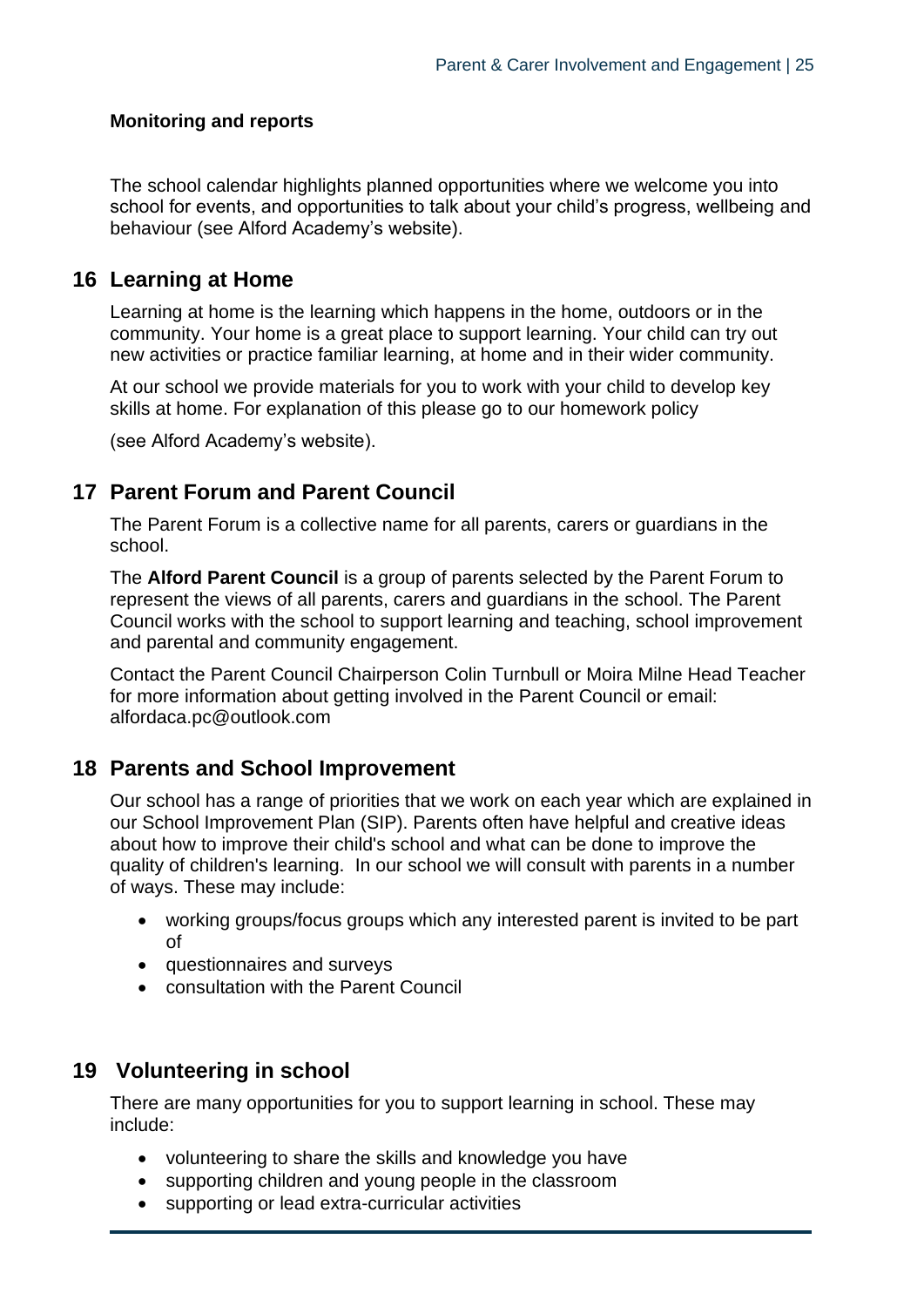• directly supporting with specific skills (paired reading for example)

More detail about this can be found using the link below:

<http://jobs.aberdeenshire.gov.uk/volunteer-with-us/> or contact Moira Milne, Head Teacher.

## <span id="page-25-0"></span>**20 Collaborating with the Community**

We work with many local organisations, community groups and businesses to ensure our children and young people benefit from further resources, experiences and opportunities. If you are interested in working with the school, please contact Moira Milne, Head Teacher.

# <span id="page-25-1"></span>**21 Addressing Concerns & Complaints**

Aberdeenshire Council recognises the vital role that parents play in supporting their child's learning and is committed to fostering positive relationships with parents. No matter how strong partnerships are, or how good our policies are, sometimes things can still go wrong and there may be occasions where parents wish to express unhappiness or dissatisfaction with council services, policies or staff behaviour.

<http://aberdeenshire.gov.uk/contact-us/have-your-say/have-your-say-guide/>

When a complaint is made it must be handled in accordance with the Complaints Handling Procedure which provides two opportunities to resolve issues internally. In order to maintain positive relationships, it is usually better for all if parental concerns or complaints can be resolved at school/ early years setting level as quickly as possible.

If a concern or complaint cannot be resolved at frontline resolution (Stage 1) then it will progress to Investigation (Stage 2) and a detailed investigation into the matter will be carried out. Complaints that are complex, serious or high risk and require detailed, lengthy investigation may be dealt with at the Investigation Stage from the outset.

Once the two internal stages of the Complaints Handling procedure have been exhausted, the complainant must be directed to the Scottish Public Services Ombudsman (SPSO) to carry out an independent external review of the process. The SPSO is the final stage of the complaint procedure.

Once the SPSO reaches a decision they may contact the council with recommendations for improvement and will provide dates by which the recommendations must be implemented. The council is required to report back to the SPSO and evidence that the required action has been taken.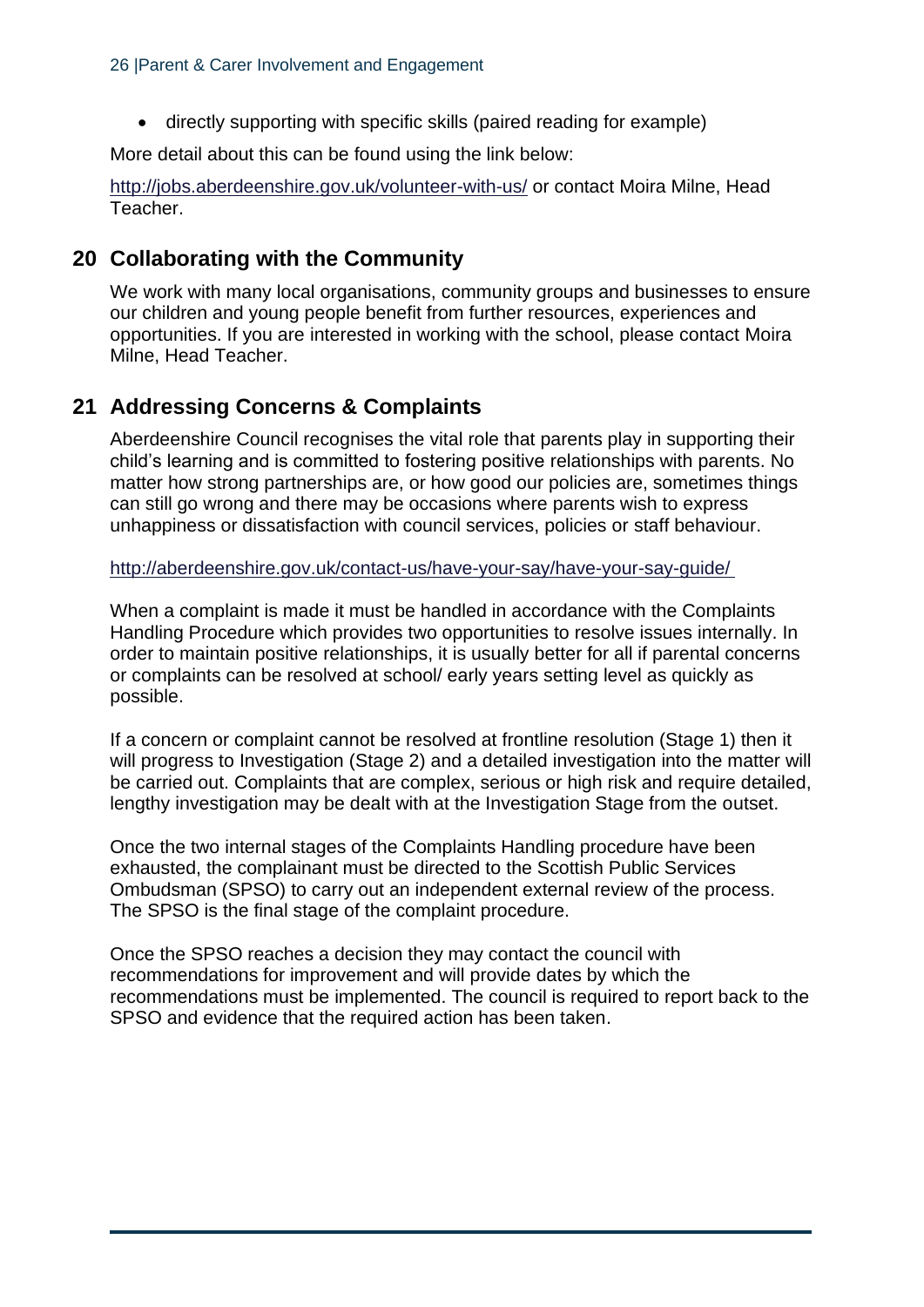# <span id="page-26-0"></span>**School Policies and Useful Information**

School Policies such as the Homework Policy; Promoting Positive Relationships; our Mobile Phone etc. are published on the school website and can be found by clicking the parents tab at the top. Please go to: www.alfordacademy.aberdeenshire.sch.uk

All Aberdeenshire Council Education policies can be found here:

[http://www.aberdeenshire.gov.uk/council-and-democracy/about-us/service](http://www.aberdeenshire.gov.uk/council-and-democracy/about-us/service-structure/education-and-childrens-services-policy-framework/)[structure/education-and-childrens-services-policy-framework/](http://www.aberdeenshire.gov.uk/council-and-democracy/about-us/service-structure/education-and-childrens-services-policy-framework/)

# <span id="page-26-1"></span>**22 Attendance**

- 1. All pupils under the age of 16 are required by law to attend school and it is the responsibility of parents/carers to ensure that their child attends school regularly and arrive on time. Parents are also responsible for ensuring the safety of their children on their journeys to and from school except whilst on school transport where Aberdeenshire Council has clear guidelines about pupil safety.
- 2. Regular and punctual attendance is linked closely to achievement and school staff wish to work with parents to ensure that children can reach their full potential. The school is required by law to maintain an accurate record of the attendance and absence of each pupil and parents are requested to assist in this process by keeping the school informed if their child is to be absent for any reason.
- 3. Parents/carers must inform the school office of their child's absence by telephoning 019755 62251 before 8.30am on each day of the absence. On the pupil's return to school, parents are asked to provide a note confirming the reason and length of absence. The note should be signed and dated.

#### **Lateness**:

All pupils are expected to arrive in good time for school and classes. Pupils who arrive in school after registration must come in the main campus entrance and sign in at Reception. Punctuality is monitored through the school's electronic registration system. The parents/carers of pupils whose lateness is causing concern will be contacted in order to find an early resolution to the problem.

#### **Permission for absence from school:**

Pupils who attend an appointment during the school day must have signed approval from a member of the Senior Leadership Team (SLT). On the day of the appointment, before the start of period one, pupils must bring the appointment card / parental letter and a 'permission to be out of school' form to a member of SLT for signing.

All pupils leaving school during the school day must sign out at Reception. On return to school, pupils must sign in again at Reception.

Parents are requested to keep appointments during the school day to a minimum.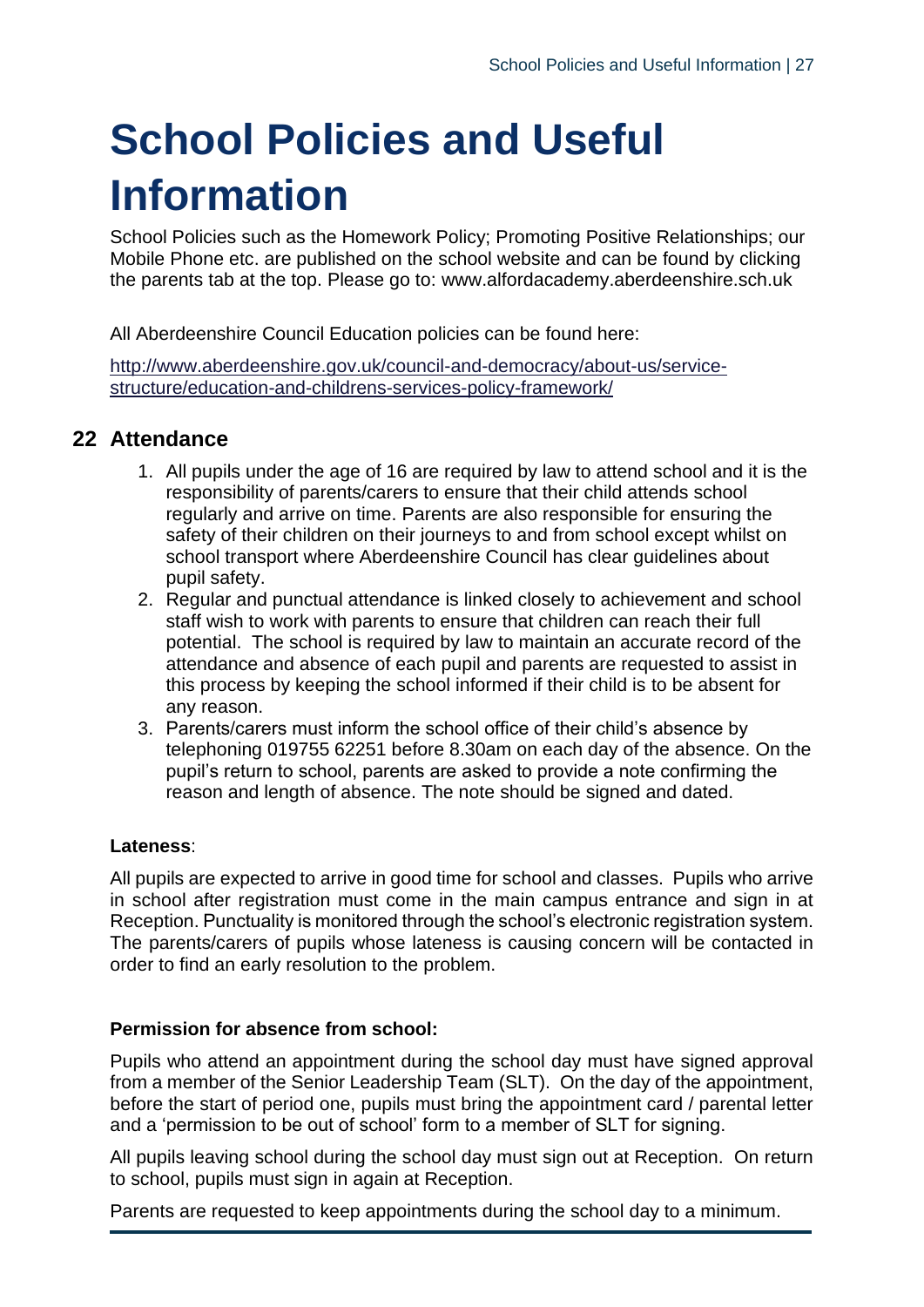#### **Illness or accident during school hours:**

A pupil who feels unwell during class should tell the class teacher. Where necessary, the class teacher will telephone for the Nursing Assistant or a First Aider to attend the pupil. If the Nursing Assistant decides that the pupil should be sent home, school will contact the parent/carer. No pupil may go home without permission and pupils who are being sent home due to illness must be picked up by a parent or other responsible adult (e.g. close relative).

A serious accident or illness will be referred to the Nursing Assistant, a member of the Senior Leadership Team or identified First Aider who may require, if the circumstances necessitate, to call on external medical help.

In the event of an accident or illness which requires referral to the local Medical Practice and/or to the Accident and Emergency Unit at Aberdeen Royal Infirmary, parents or the designated emergency contact will be informed.

The school follows the Aberdeenshire Attendance Policy:

[http://www.aberdeenshire.gov.uk/media/19805/attendance-policy\\_april-2015.pdf](http://www.aberdeenshire.gov.uk/media/19805/attendance-policy_april-2015.pdf) 

Procedures for following up on pupil absence are based on the Education (Scotland) Act 1980 which requires by law that parents/carers ensure that children attend school regularly. The Home/School Liaison Officer has a key role to play, providing a vital link.

## <span id="page-27-0"></span>**23 Holidays during term time.**

The Scottish Government has deemed that holidays taken during term time for primary and secondary children should be recorded as unauthorised absence unless there are special, exceptional circumstances. Should you wish to remove your child from school to attend a family holiday you must inform the Head Teacher. This will be recorded as unauthorised absence though there may at times be exceptional family circumstances previously discussed with the Head Teacher. Parents are advised to limit the number of holidays taken during term time, to minimise disruption to a child's education. For annual holiday dates for Aberdeenshire schools please see the section at the back of this book, contact the school office or go to:

[http://www.aberdeenshire.gov.uk/schools/parents-carers/school-term-dates-and-in](http://www.aberdeenshire.gov.uk/schools/parents-carers/school-term-dates-and-in-service-days/)[service-days/](http://www.aberdeenshire.gov.uk/schools/parents-carers/school-term-dates-and-in-service-days/)

## <span id="page-27-1"></span>**24 Dress Code**

All pupils are expected to maintain a high standard of appearance and to wear school uniform (as detailed below) during school hours and when representing the school. Almost all parents support us in applying the school dress code and the co-operation of parents in this matter is appreciated.

The school uniform consists of:

- White shirt
- Alford Academy school tie
- Black V-neck jumper with school logo  $(S1 S3)$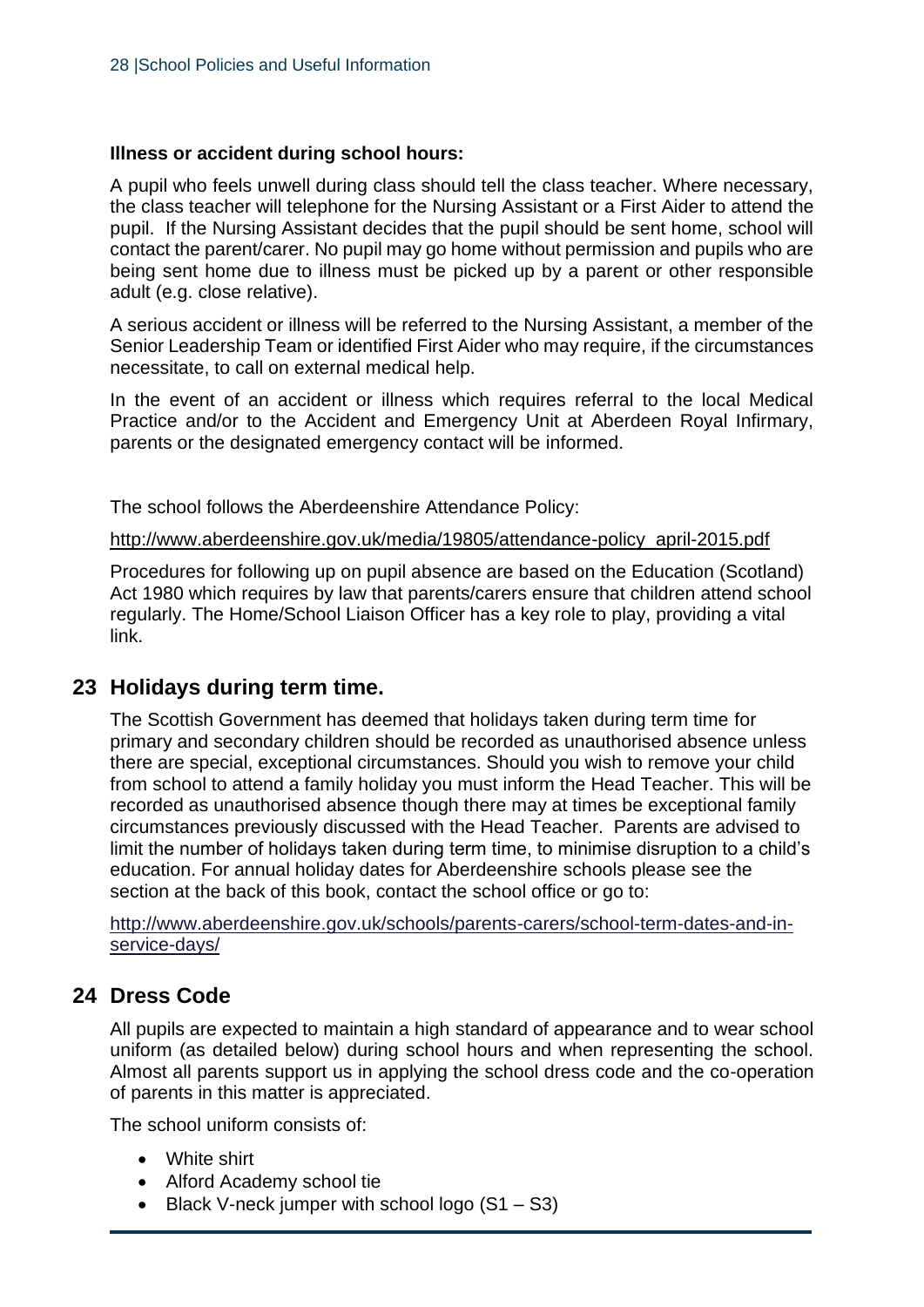- Black blazer with school logo (S4 S6)
- Black skirt/trousers (not jeans/leggings) girls may wear trousers
- Black shoes or black trainer-type shoes

Please refer to the school website/blog for information on how to purchase items.

PE Kit consists of:

- Shorts / T-shirt or sports shirt (no string strap tops)/ gym shoes or trainers
- Appropriate clothing for an activity (e.g. swimming)
- Towel for shower after P. E. (optional)

Aberdeenshire Council accepts no responsibility for the safe custody of property belonging to pupils. All property of pupils should be clearly marked with the owner's full name. Lockers are available, on request, from the school office. Money and articles of value should not be left unsupervised in bag racks. All items of jewellery/valuables should be handed in to the class teacher during P.E. lessons**.**

## <span id="page-28-0"></span>**25 Clothing Grants**

Some families may be entitled to a school clothing grant of £100 per eligible child per financial year. More information about this can be found at:

[http://www.aberdeenshire.gov.uk/schools/parents-carers/assistance/school-clothing](http://www.aberdeenshire.gov.uk/schools/parents-carers/assistance/school-clothing-grants/)[grants/](http://www.aberdeenshire.gov.uk/schools/parents-carers/assistance/school-clothing-grants/)

## <span id="page-28-1"></span>**26 Transport**

In order to qualify for free Home-to-School Transport, Primary school pupils must reside more than 2 miles from and attend their zoned school whilst Secondary school pupils must reside more than 3 miles from and attend their zoned school.

These distances are the shortest available route from the pupil's house to the school gate and can take into account main roads (including dual carriageways), tracks and paths. Pupils will be assigned a collection point, in villages and towns and where safe to do so, pupils may have to walk up to 1 mile to the nearest collection point. Pupils who reside in rural locations are usually collected at the nearest adopted road to them (track end or roadside). School transport vehicles will not use private unadopted roads or tracks. It is the parent's responsibility to escort the pupil to and from their collection point Application forms for free transport, Form PTU100 can be obtained from the school office.

# <span id="page-28-2"></span>**27 Privilege Transport**

Transport provision is also made available for pupils who are not entitled to free transport. Privilege transport is provided on school transport services subject to spare seating capacity, at a fixed annual charge. Discounts are available for pupils in receipt of the clothing grant, and to families with 3 or more children travelling to the same school. There are 3 types of privileged transport available.

#### **In-zone Privileged transport**

Pupils who attend their zoned school but do not qualify for free school transport due to their residence being under the qualifying mileage can apply for In-zone privilege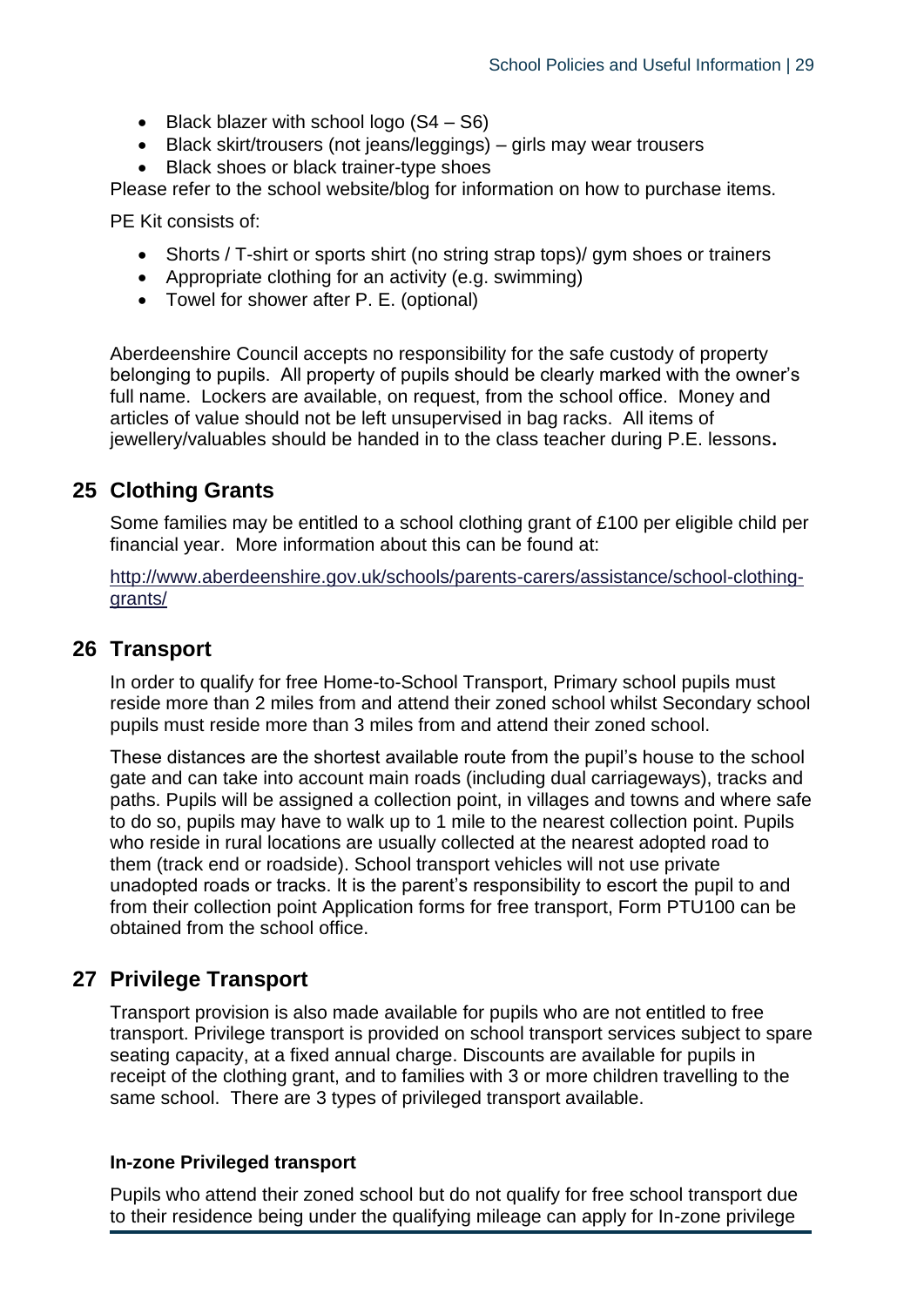transport. If there is suitable seating capacity available and an existing route then the application should be approved, if there is not and there is a safe walking route available to the pupil, then it may be rejected. Please also note that if seating capacity is needed for a pupil who is entitled to free school transport, In-zone Privilege pupils may be give written notice and removed from transport.

## **In-Zone Privilege Transport – Guaranteed**

Pupils who attend their zoned school but do not qualify for free school transport due to their residence being under the qualifying mileage can apply for In-zone privilege transport. If there is no safe walking route available to the pupil, they are guaranteed a seat on transport by applying for an In-zone Privilege pass and paying the applicable annual charge. A pupil who is guaranteed in-zone privilege transport would not be removed to make room for a pupil who is entitled to free school transport.

## **Out of Zone Privilege Transport**

There is no transport entitlement to pupils who attend a school which they are not zoned for. Pupils may apply for Out of Zone Privilege transport; pupils are required to meet the nearest available school transport vehicle to them, and it is the parent's responsibility to bring the pupil to the nearest collection point. Out of Zone Privilege transport pupils may be removed, with written notice, at anytime for In-Zone Privilege and Entitled transport pupils

For further information and application forms, see the Council website.

[https://www.aberdeenshire.gov.uk/roads-and-travel/school-transport/school](https://www.aberdeenshire.gov.uk/roads-and-travel/school-transport/school-transport/)[transport/](https://www.aberdeenshire.gov.uk/roads-and-travel/school-transport/school-transport/)

Alternatively, copies of Privilege forms or further information can be requested by emailing: [school.transport@aberdeenshire.gov.uk](mailto:school.transport@aberdeenshire.gov.uk)

# <span id="page-29-0"></span>**28 Early Learning & Childcare Transport**

Transport to early learning and childcare settings will not be provided by Aberdeenshire Council, unless there are relevant exceptional circumstances. Where there are significant additional support needs, transport may be provided. In such instances this requirement should be discussed with the Head Teacher in conjunction with the Early Years Quality Improvement Manager.

# <span id="page-29-1"></span>**29 Special Schools and Enhanced Provision**

Aberdeenshire Council may provide free transport where necessary for pupils who attend a school with enhanced provision proposed by the Authority. In certain cases, pupils may be encouraged to make their own way to school by public transport, and where this is authorised, bus passes are issued. Where a pupil's address falls in the delineated area of a resourced school, and is within reasonable walking distance, the Authority will take advice from the Community Child Health Service before deciding if free transport should be provided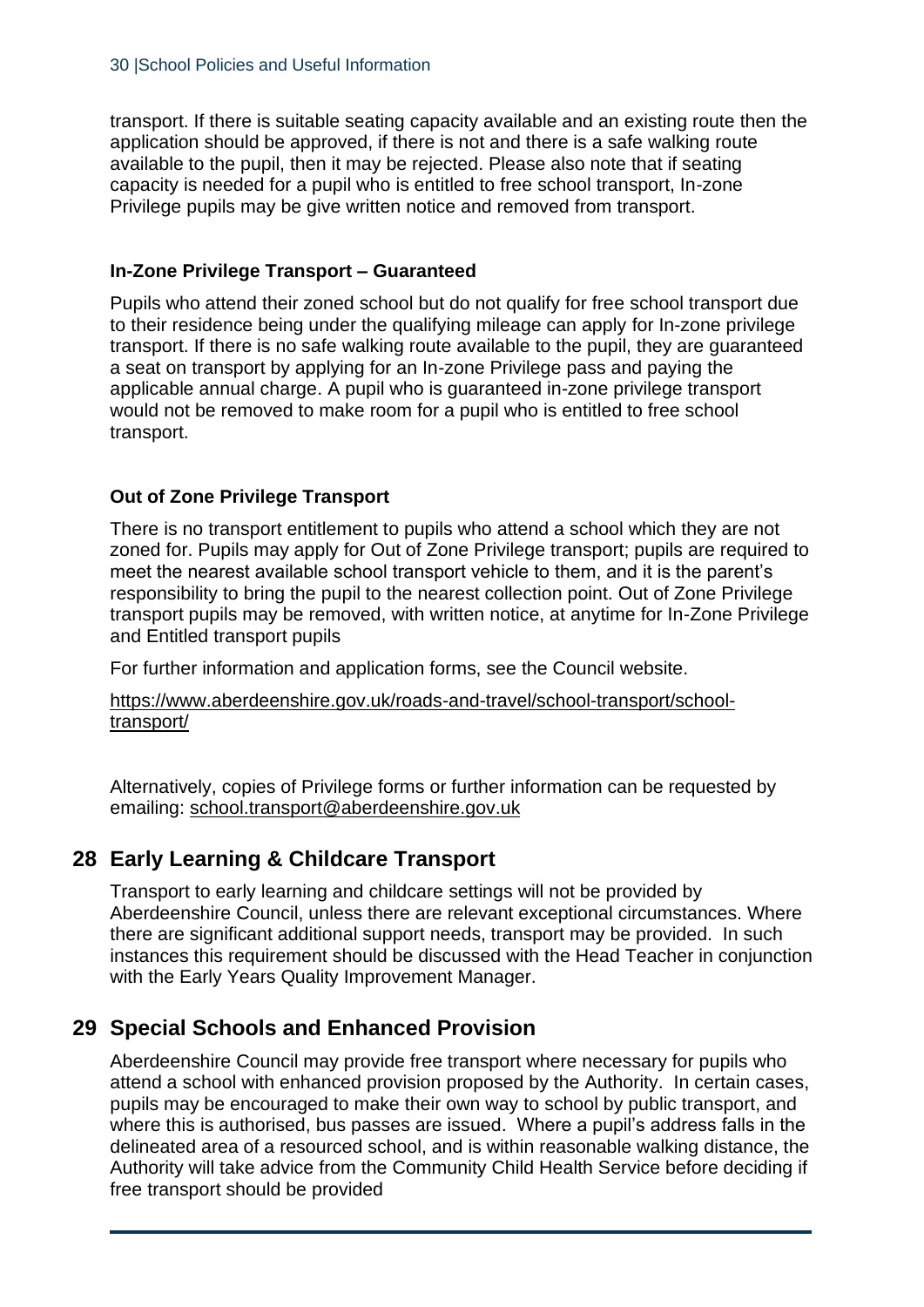# <span id="page-30-0"></span>**30 School Closure & Other Emergencies**

Head Teachers decide if and when schools should close due to bad weather or another emergency. In bad weather they will decide this after receiving information about local weather conditions. This decision can be made during any time, day or night. These guidelines outline the procedures for dealing with school closures during bad weather or other emergencies.

#### *If children are at school…*

*School transport contractors* have been told not to allow children to walk home alone from drop-off points under any circumstances during extreme weather conditions. If you can't meet or arrange for your child to be met, the school transport will return them to a designated location.

**Public service vehicles** – drivers of these vehicles follow a specified route and keep to timetables – they cannot make special arrangements.

If your child attends a Nursery, Primary or Special School, which is to close early, the school will contact you by telephone. If this is not possible the school will contact your named 'emergency contact'. No child will be released from school without contact being made. It is important contact details are current and the people named are available – particularly during bad weather.

If your child attends a Secondary School, because of the large number of pupils in Secondary Schools, parents will be contacted via text/email to inform them of closure.

If you are concerned about local weather conditions contact the school. You may wish to collect your child yourself and are free to do so provided you make arrangements with the school.

#### *Before the start of the school day…*

During bad weather some staff may not be able to get to school or bus routes may not be safe to travel on – so the school may have to close. Headteachers will advise parents and carers using the following communication tools:

Outwith school hours, your local radio station is a good place to find out information on school closures. The following radio stations receive updated information every 30 mins from our website:

- **Northsound 1** FM 96.9
- **Northsound 2** MW 1035 kHz
- **BBC Radio Scotland** FM 92.4 - 94.7MW 810 kHz
- **Moray Firth Radio** FM 97.4 MW 1107 kHz
- **Waves Radio** FM 101.2
- **Original 106 FM**

#### **Twitter**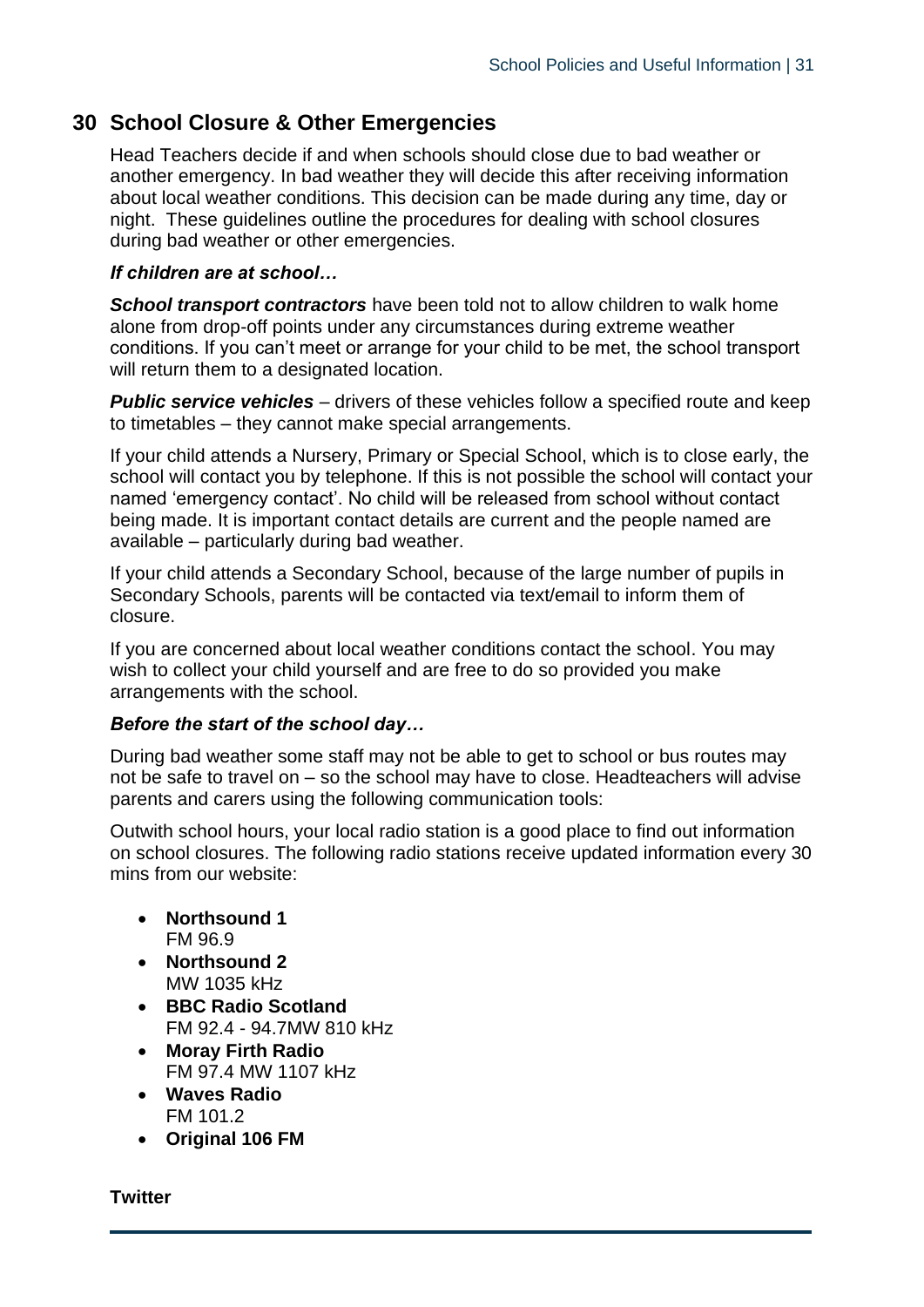<http://twitter.com/aberdeenshire>

## **Aberdeenshire Council Website**

<https://online.aberdeenshire.gov.uk/Apps/schools-closures/> You also have the option to sign up to receive email alerts when your school(s) updates their closure status:

<https://online.aberdeenshire.gov.uk/myAberdeenshire/>

#### **School Information Line**

Tel: **0370 054 4999** then **021010**. If you cannot get through first time, please do not put this number on redial. This will only lead to the line being busier.

## <span id="page-31-0"></span>**31 Storm Addresses**

When there has been severe snow storm during the day it may be prudent for pupils who live some distance from the normal bus routes not to attempt to reach their homes but to spend the night in alternative accommodation nearer school. It is the parents responsibility to inform school about any pupils who may be at risk in such situations and to provide the name and address of a relative or friend who is willing to provide overnight accommodation.

# <span id="page-31-1"></span>**32 Change of address and Parental Contact Details**

To enable us to make easy contact with parents, the school would appreciate if any changes of address, telephone number of circumstances is notified in writing to the School Office. It is also important that the school has details of an Emergency Contact should it prove impossible to get in touch with parents in the event of an emergency.

# <span id="page-31-2"></span>**33 Anti-bullying Guidance**

What is Bullying?

Aberdeenshire Council Education and Children's Services define bullying as the following:

Bullying takes place when the actions of an individual or group of people cause harm to someone by taking advantage of an imbalance of power within a relationship (whether perceived or real). Bullying behaviour can be persistent and/or intentional, but often it is neither.

Bullying can be verbal, physical, mental/emotional or cyber and is behaviour and impact. It can be intentional or unintentional, direct or indirect, persistent, or a one off incident. People who experience bullying behaviour feel vulnerable and/or socially isolated.

What will the school do about it?

Schools should promote consistency of response to instances of bullying behaviour using a 6 step approach. They will: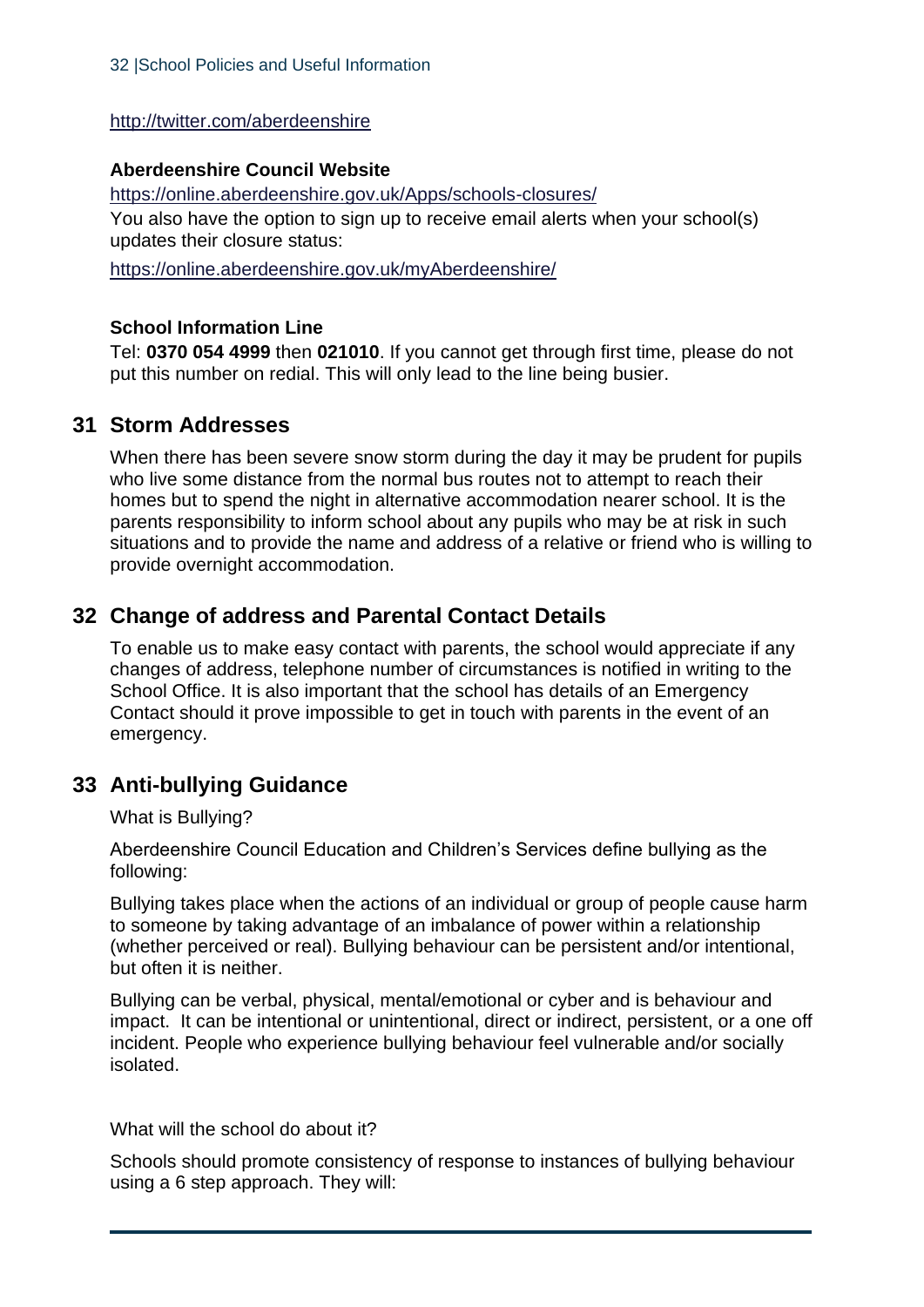- 1. Record the Incident
- 2. Speak to the individuals involved having frank and honest dialogue
- 3. Speak to parents
- 4. Utilise Restorative approaches
- 5. Monitor the situation
- 6. Review and increase response accordingly

Aberdeenshire Council Education and Children's Services Anti-bullying Policy is due to be reviewed and updated in 2019/20.

More information can be found in our School's anti-bullying guidance on the Alford Academy School Blog<http://alfordacademy.edublogs.org/>

Copies of this school guidance can also be accessed via the School Office.

## <span id="page-32-0"></span>**34 School Meals**

#### **Secondary School Lunches**

Alford Academy provides cafeteria style dining facilities with a range of freshly prepared meal options on offer.

Alongside the main lunchtime service we offer a breakfast and morning break service. Items can be purchased individually or as part of a 'meal deal'.

#### **Payment for School Meals**

As with Primary schools a cashless catering system is in operation for payments to pupil accounts linked to NEC/Young Scot Cards. Pupils may put funds on their account using Revaluation units located within the school. The Revaluation unit also shows a pupil's current balance at any time.

Parents make payment online to pupil accounts at the school and are also able to view account balances and a pupil's purchase history 24/7 online.

For further information or questions please contact your school, school catering team or the Education Catering Service Academy.meals@aberdeenshire.gov.uk

## <span id="page-32-1"></span>**35 Healthcare & Medical**

Every child's health and welfare is very important to the school. Parents who have any concerns should let school know by telephoning or writing in. Alternatively parents can inform the Health Visitor or their own GP. Parents are requested to let the school know of any hospital appointments.

Parents/carers are requested to keep children at home for 24-48 hours if the child has diarrhoea, flu-like symptoms or is clearly unwell.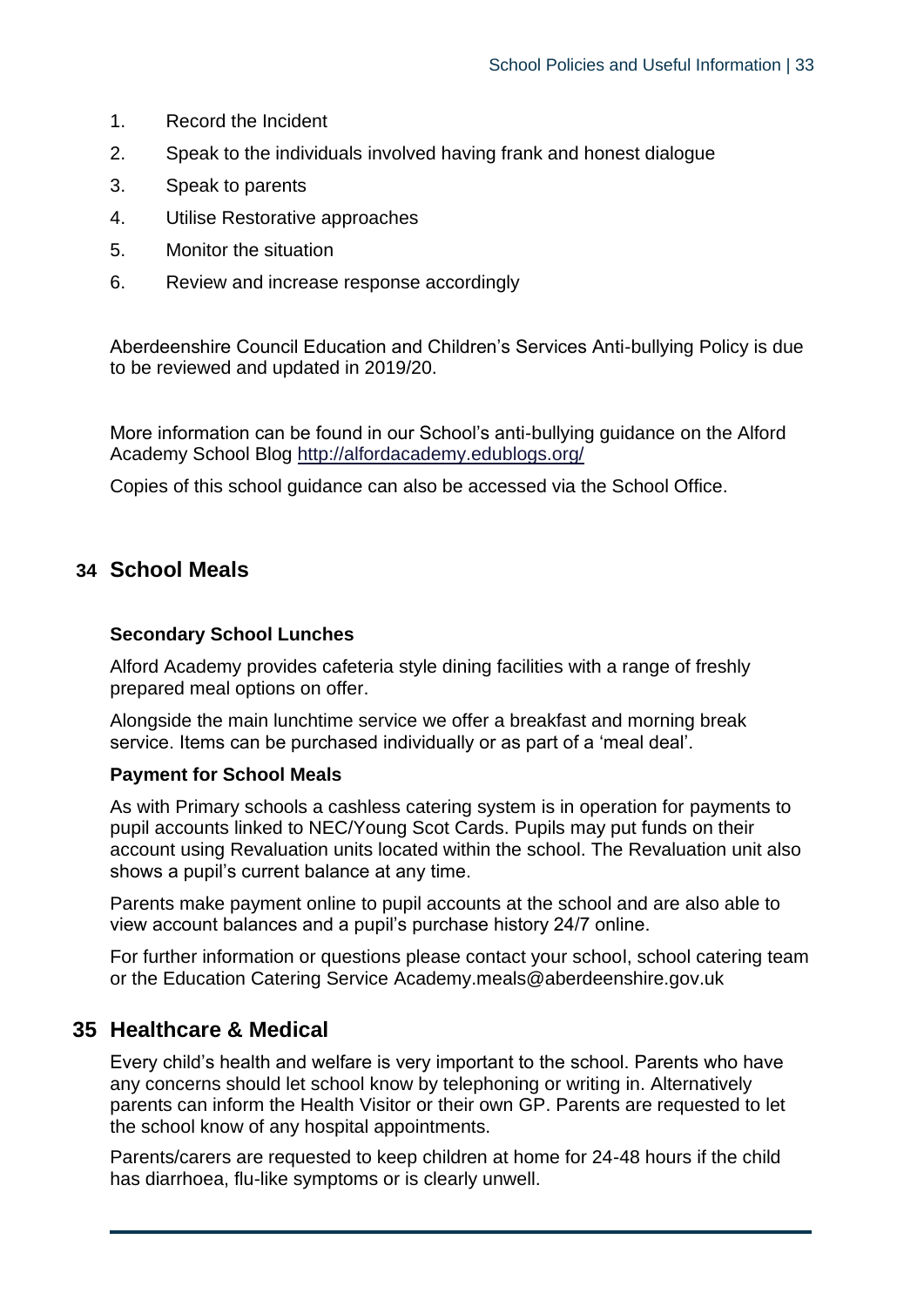Always seeks a GP's advice before sending a child back to school. Please remember that other children can be vulnerable to infection.

The school is fortunate to have a nurse in attendance to undertake Health Interviews and provide advice on health matters for pupils. The school doctor will play a vital role in monitoring a child's health and well-being.

Although our medical staff provide help and advice as appropriate, all pupils must be registered with a doctor in general practice who should be consulted about health matters as they arise. Parents should provide us with the name and telephone number of their child's doctor and an up-to-date emergency contact for themselves in case it becomes necessary for a child to be sent home during school hours because of illness.

Aberdeenshire Community Dental Service inspect P1 and P7 children in schools as part of the National Dental Inspection Programme. Written parental consent is not required for dental inspections, but parents will be informed in writing approximately one week before the inspection date.

Immunisation against Diphtheria, Tetanus and Poliomyelitis is provided for all pupils during the third year. If a pupil is unable to keep the school appointment, parents are advised to request immunisation from their own doctor.

HPV Immunisation to protect against cervical cancer is offered to all girls in S2. This is a series of 3 injections over a six month period commencing in September each year. A catch-up programme is also in place for girls who miss any of their injections.

Most pupils will at some time have a medical condition that may affect their participation in school activities. For many this will be short term; perhaps finishing a course of medication to combat an infection.

Other pupils have medical conditions that, if not properly managed, could limit their access to education. Such pupils are regarded as having health care needs. Most

children with health care needs are able to attend school regularly and, with some support from the school can access most school activities. However, school staff may

need to take extra care in supervising some activities to ensure that pupils are not put at risk.

Planning formats may include either:

- Individual Pupil Protocol (IPP) (Med form 7).
- Health Care Plan written by Health professionals for very specific medical needs.

A risk assessment should also be completed.

The above can help schools to identify the necessary safety measures to support pupils with medical needs and ensure that they and others are not put at risk.

Please find the link below to our policy and guidance: Supporting Children and Young People with Healthcare needs and managing medicines in Educational **Establishments** 

[http://asn-aberdeenshire.org/wp-content/uploads/2017/08/Supporting-Children-](http://asn-aberdeenshire.org/wp-content/uploads/2017/08/Supporting-Children-Managing-Medicines-Educational-Establishments.pdf)[Managing-Medicines-Educational-Establishments.pdf](http://asn-aberdeenshire.org/wp-content/uploads/2017/08/Supporting-Children-Managing-Medicines-Educational-Establishments.pdf)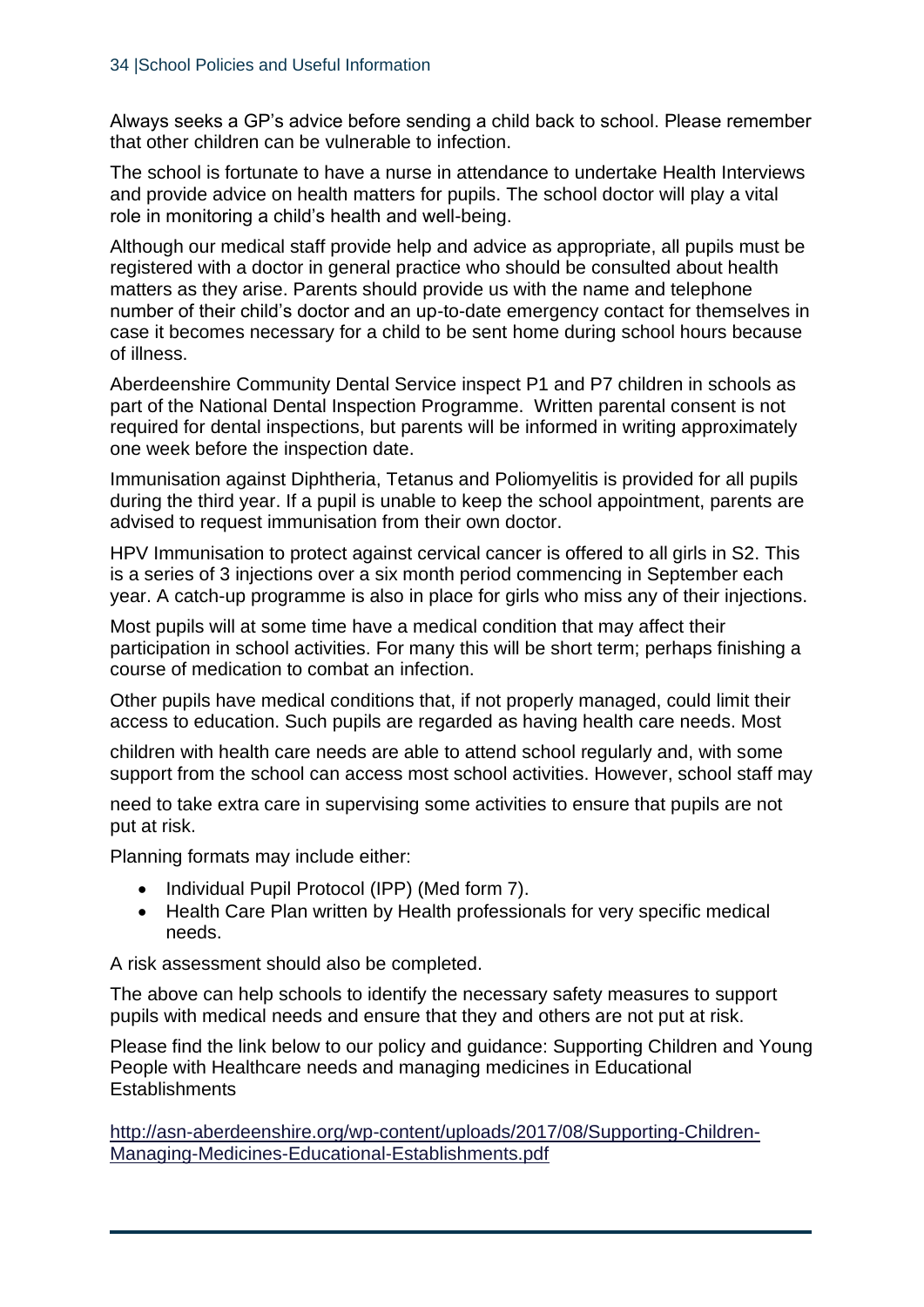Sunscreen - As children are outdoors for learning and for play, parents should apply this prior to sending children to school or nursery. School staff do not supply, nor do they apply, sunscreen creams.

If your child has long term medical conditions such as asthma or diabetes, which may require on-going support, this should be fully discussed with the school. In certain cases specific training of staff about a child's treatment may need to be given. In addition, some children have conditions which may require occasional staff intervention e.g. severe allergic conditions such as anaphylaxis.

## <span id="page-34-0"></span>**36 Exclusion**

The foundation for schools, learning establishments and education authorities is a whole school ethos of prevention, early intervention and support against a background which promotes positive relationships, learning and behaviour. Where pupils who display behaviour, whereby attendance at the school would be likely to be seriously detrimental to order and discipline in the school or the educational well-being of the pupils there, and where other forms of support have proved unsuccessful, the Authority exclusion policy may apply. For further information on exclusions contact the school or go to:

[http://www.aberdeenshire.gov.uk/media/3901/policy\\_disc\\_exclusion.pdf](http://www.aberdeenshire.gov.uk/media/3901/policy_disc_exclusion.pdf)

## <span id="page-34-1"></span>**37 Educational Visits**

We offer various educational visits during the course of the school year. We believe that 'hands on' experiences greatly enhance a child's education, while also helping to make the necessary links between learning in school and life outwith school. Staff members and parent volunteers provide supervision to standards laid down by Aberdeenshire Education & Children's Services. We give parents as much notification as possible with regard to visits their children will participate in.

# <span id="page-34-2"></span>**38 Instrumental Tuition**

From Primary 4 onwards, tuition is available for a range of musical instruments. All disciplines are taught in the secondary schools however not all disciplines are available in primary schools due to limited resources. Orchestral string instruments are not normally available to beginners at secondary level. Tuition is subject to availability.

For further information go to:

<span id="page-34-3"></span><http://aberdeenshire.gov.uk/schools/ims/>

## **39 Education Maintenance Allowance**

An Educational Maintenance Allowance (EMA) is a weekly payment paid directly to young people from low income families to enable them to stay on in further education at school or college after they reach statutory school leaving age. This is funded by the Scottish Executive. Further information on EMA's and how to apply can be found here:

<http://aberdeenshire.gov.uk/schools/parents-carers/assistance/ema/>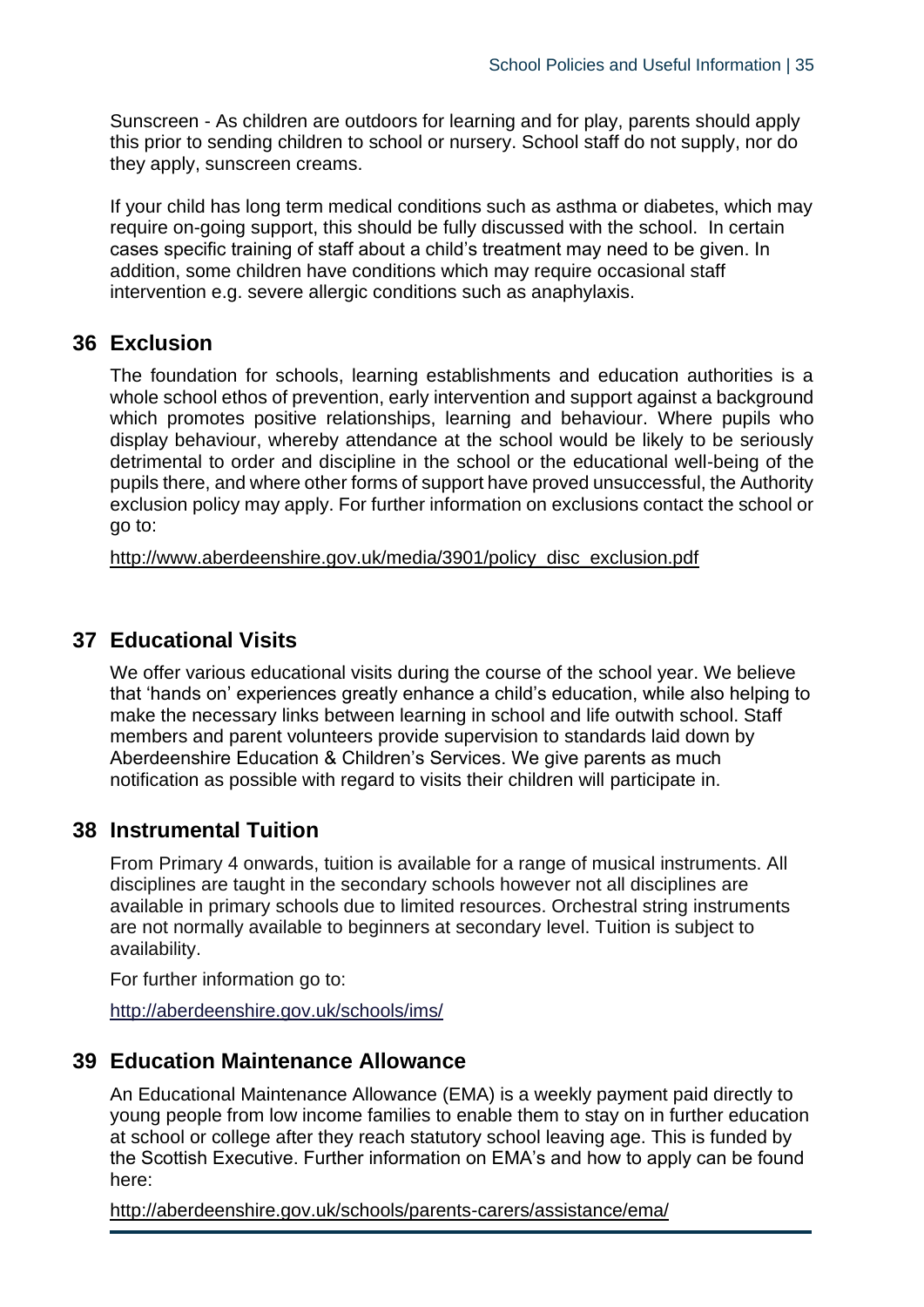## <span id="page-35-0"></span>**40 Public Liability Insurance**

Aberdeenshire Council holds third party liability insurance, which indemnifies the Council against claims from third parties, e.g. parents on behalf of pupils who have suffered injury, illness, loss or damage arising from the negligence of the Council or its employees. In these circumstances all claims are handled on behalf of the Council by external Insurers and Claims Handling Agents and compensation is dealt with on a strict legal liability basis. This means that there is no automatic compensation, the Council has to be found negligent in order for any compensation to be offered by our Insurers and / or Claims Handling Agents.

Whilst the school will exercise reasonable care for pupils' property, it is inevitable that property will be lost or damaged from time to time. Pupils' property which is worn or brought to school or left in bags/cloakrooms is at their own risk. This includes but is not restricted to personal items such as jewellery, phones/tablets watches and bicycles. Aberdeenshire Council cannot accept responsibility for loss or damage unless caused by negligence of the school or staff.

## <span id="page-35-1"></span>**41 School Off Site Excursion Insurance**

Aberdeenshire Council has in place a School Excursion Insurance policy, whereby both pupils and teachers are covered for offsite activities / trips both within the UK and abroad (offsite meaning off the school premises). The policy covers medical expenses, loss of baggage, cancellation (as specified in the policy), curtailment and change of itinerary (along with other sundry benefits) etc. for worldwide trips and adventurous activities (including winter sports), subject to policy terms and conditions being met.

If personal items such as jewellery, phones/tablets, watches etc. are taken on a school trip then these are taken at an individual's own risk and are not covered under the policy, unless damage or loss is caused by an Aberdeenshire Council employee.

Personal / individual cover is seen as a parental responsibility and it is your decision as to whether you feel it is appropriate to obtain this.

#### Please be advised, however, that the Duty of Care aspect below is not insurance related:

## **Duty of Care**

The Authority has a duty of care in respect of pupils in its charge during school hours and as such has to take reasonable steps to ensure the safety of all primary and secondary pupils. This general duty of care continues if the children go home by way of school transport and ends when the child gets off the bus, at which point the parents then become responsible.

#### <span id="page-35-2"></span>**42 Data we hold and what we do with it.**

As you are aware the new General Data Protection Regulations (GDPR (EU) 2016/769 came into force on Friday 25<sup>th</sup> May, 2018. This change to the law gives parents/carers and young people greater control regarding how their personal data is used.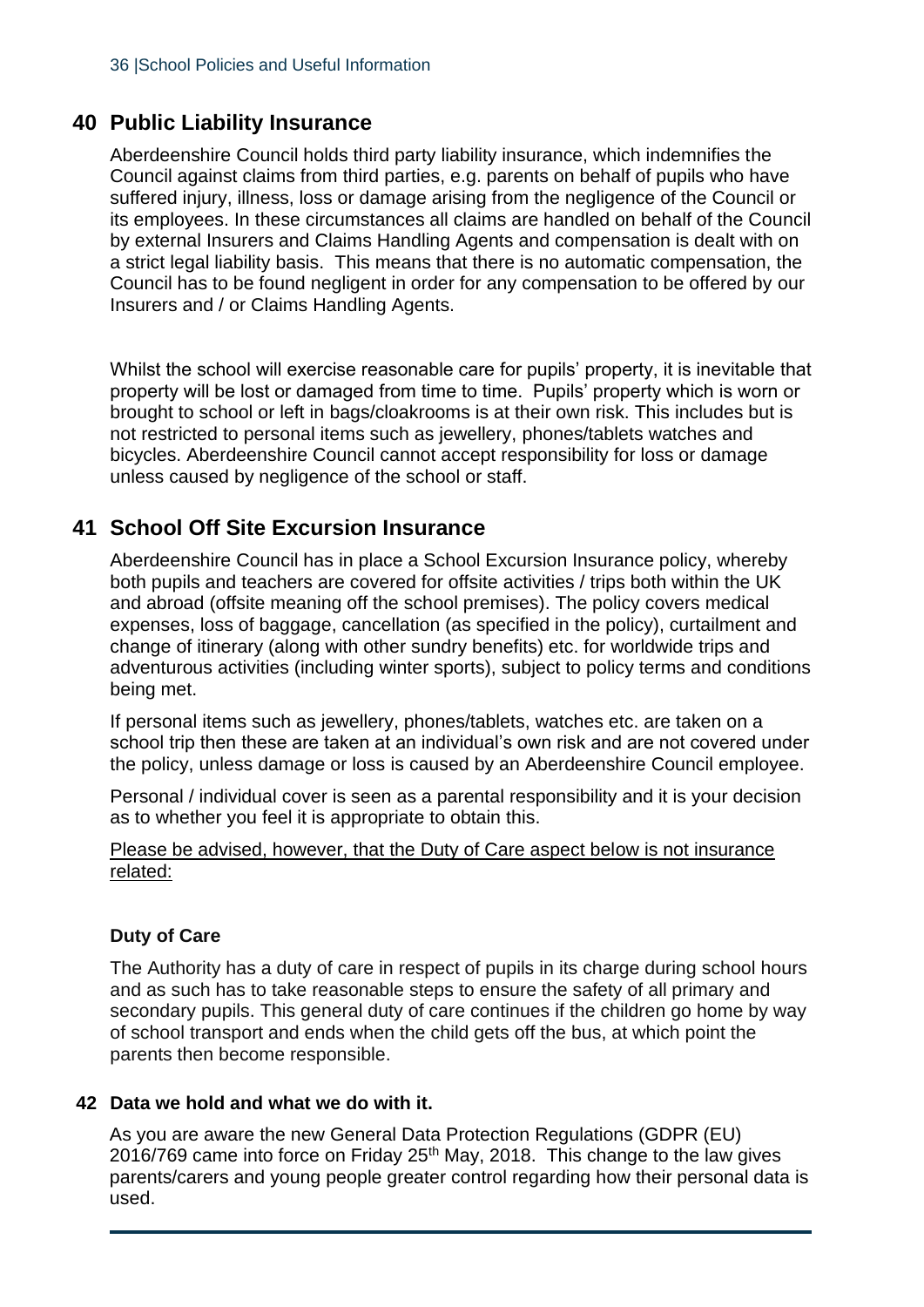Digital technology has advanced greatly over the years and the Data Protection Act was also updated last year to take this into account and make it fit for purpose (Data Protection Action 2018).

Aberdeenshire Council is committed to full compliance with these regulations. When you are asked for information by Education & Children's Services, we will tell you why we are collecting the information, how long we will hold it and the legal basis for gathering this information. A Privacy Notice has been issued to all schools relating to the information we hold on yourself and your child/ward.

#### <span id="page-36-0"></span>**43 The information we collect from you**

Aberdeenshire Council collects personal data and information about your child in order to provide your child with a school education.

We will normally only share information (other than in child protection situations) in order to provide services for your child as part of his/her school education. We collect special category data about your child and process this because it is in the substantial public interest.

The information held by Aberdeenshire Council is used to assess, plan, coordinate, deliver and quality assure the education services to your child. The Council does not use an automated process for making decisions about your child or the services required; decisions are made with you. We will keep this information for a period of 5 years from the maximum school leaving age of your child, as required to by The Pupils' Educational Records (Scotland) Regulations 2003, unless we have a legal responsibility to keep the information for a longer period of time.

#### <span id="page-36-1"></span>**44 Your Data, Your Rights**

You have legal rights about the way the Council handles and uses your data. More information about all of the rights you have is available on our website at: [https://www.aberdeenshire.gov.uk/online/legal-notices/data-protection/.](https://www.aberdeenshire.gov.uk/online/legal-notices/data-protection/) Alternatively you can contact the Council's Data Protection Officer by emailing [DataProtection@aberdeenshire.gov.uk](mailto:DataProtection@aberdeenshire.gov.uk) or in writing at: The Data Protection Officer, Town House, 34 Low Street, Banff, AB45 1AY.

You also have the right to make a complaint to the Information Commissioner's Office, [\(www.ico.org.uk\)](http://www.ico.org.uk/). They are the body responsible for making sure organisations like the Council handle your data lawfully.

The Council is required where it is data controller under the GDPR to act in a transparent manner by providing information to individuals about how it will collect and use their personal data. Privacy Notices are an essential part of complying with this requirement. The Privacy Notice must provide information to individuals in a concise, transparent, intelligible and easily accessible way and must be written in clear and plain language. There are a number of examples available on

http://publications.aberdeenshire.gov.uk/dataset/education-privacy-notices.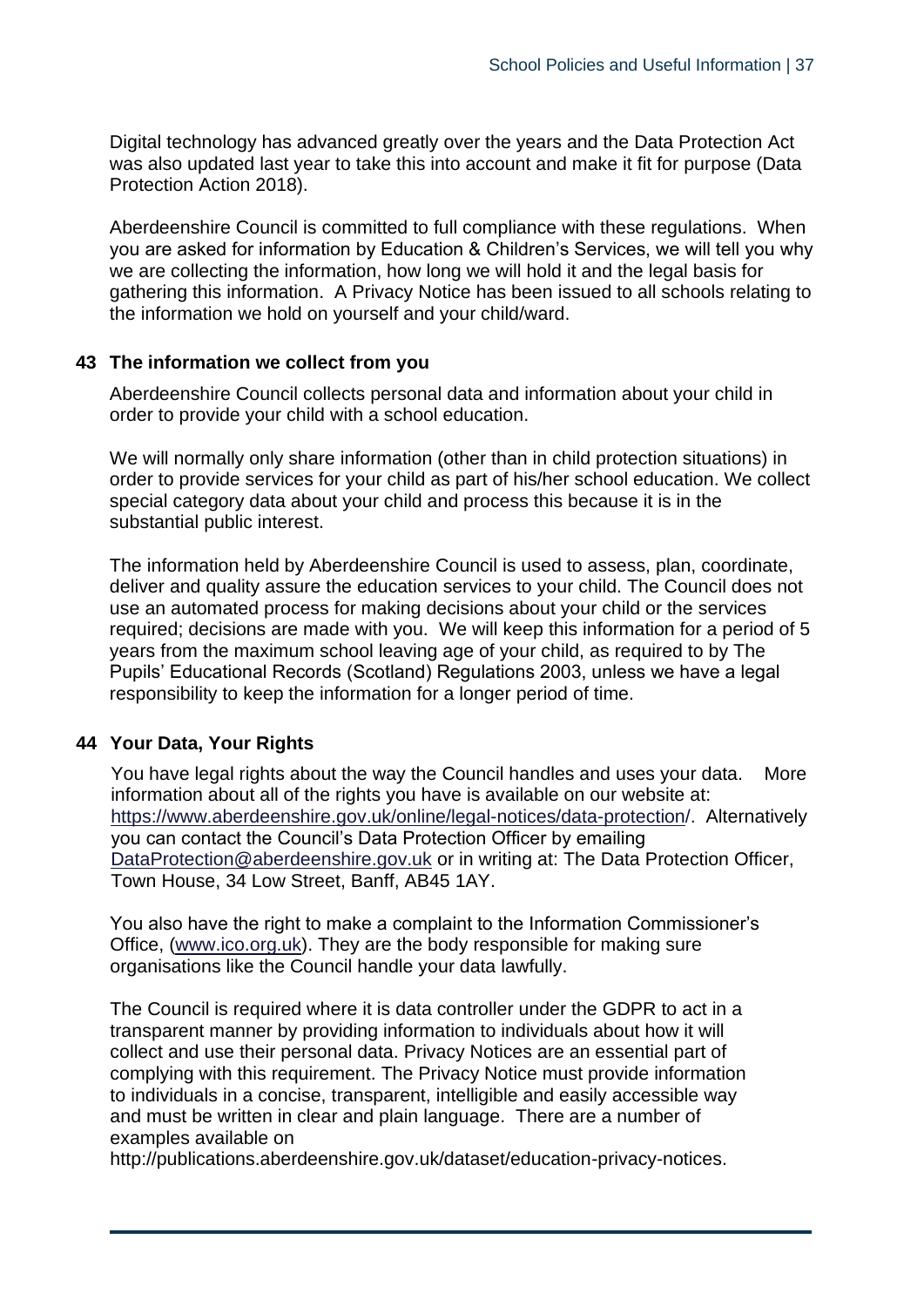## <span id="page-37-0"></span>**45 Parental Access to Records**

Access Requests are the formal process by which individuals can seek information held about them (or their children) by the council. The requests can be broad, in terms of everything that is held, or quite specific - everything held by a specific department, establishment, team or individual. We have a legal requirement to provide the information under the Data Protection Act 2018. An Access Request is wider than an Educational Record in that it will include all personal data held about a child not just their educational record. Further information can be found at:

<https://ico.org.uk/your-data-matters/>

The Pupils' Educational Records (Scotland) Regulations 2003 means that you can get access to your child's records. Details of the regulations and process for obtaining information specific to pupils are available by contacting the school directly or can be found at:

[https://education.gov.scot/parentzone/my-school/general-school](https://education.gov.scot/parentzone/my-school/general-school-information/My%20child)[information/My%20child's%20record](https://education.gov.scot/parentzone/my-school/general-school-information/My%20child)

#### <span id="page-37-1"></span>**46 Information Sharing**

In terms of effective communication, including sharing relevant and proportionate information, where appropriate, Aberdeenshire Council in accordance with the Data Protection Act 2018 and Human Rights Act 1998 adheres to this as part of our current routine practice.

## <span id="page-37-2"></span>**47 ScotXed**

ScotXed is a term used to represent the Scottish Government's Education Analytical Services, which is part of the Scottish Government's Learning Directorate.

ScotXed have legal powers to request data with regards all children and young people being educated in Scotland's schools, with the information collected about pupils and staff in schools used to help to improve education across Scotland. They do not collect the names of your child/children and they do not receive any contact details the school may have for you (e.g. telephone number, email address), and no information is published or made publicly available that would allow your child/children to be identified. More information on what and why they need data about your child/children, along with how they collect and store it is available in their Education Statistics Privacy Notices for parents and carers:

<https://www2.gov.scot/Topics/Statistics/ScotXed/SchoolEducation/ESPrivacyNotices>

If you have any concerns around the national ScotXed data collections, you can:

- Contact the Data Protection & Information Assets team at the Scottish Government on [dpa@gov.scot,](mailto:dpa@gov.scot) or
- The Head of Education Analytical Services, Mick Wilson, on at [mick.wilson@gov.scot,](mailto:mick.wilson@gov.scot)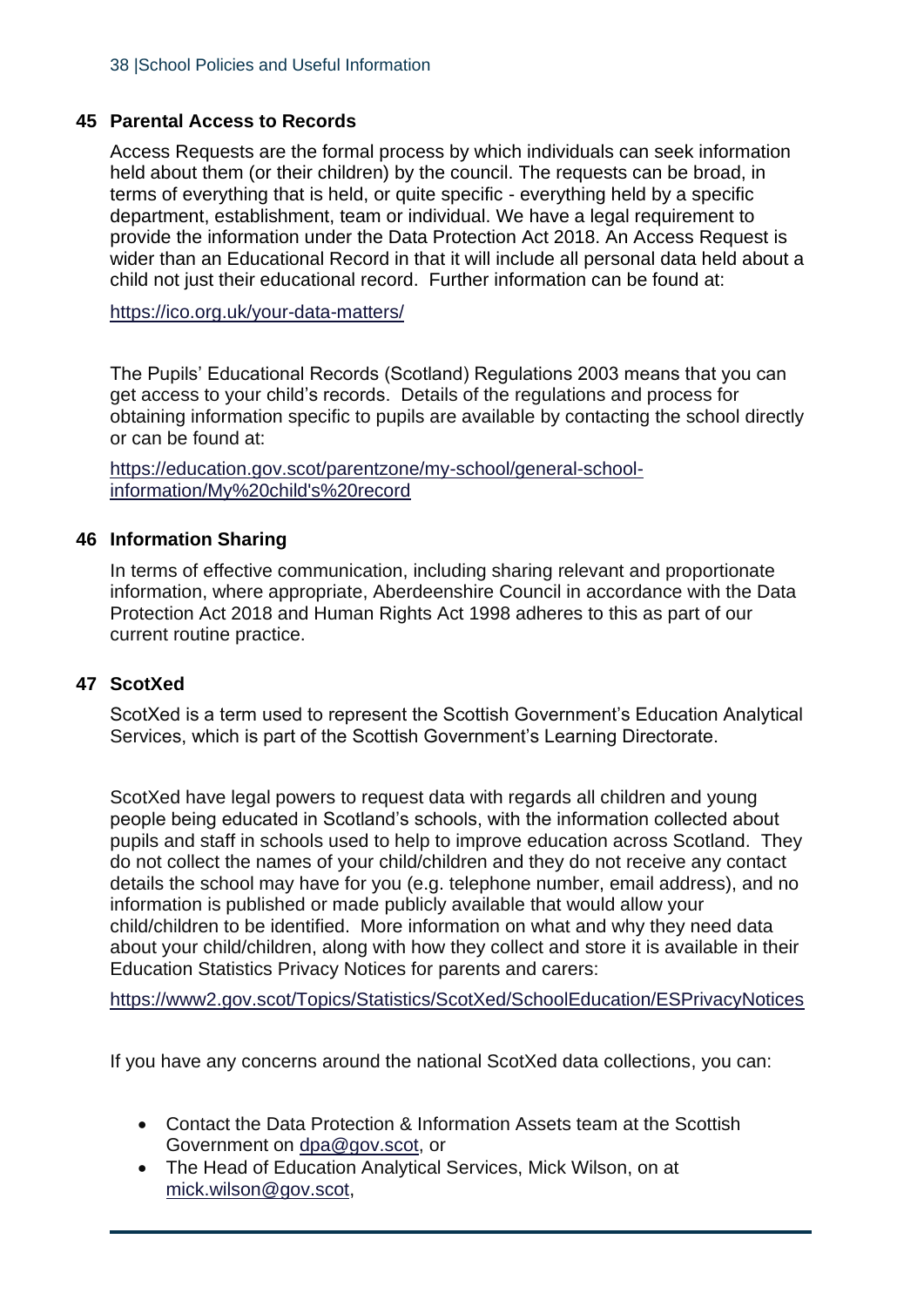- You can write to them at Education Analytical Services, Area 2A-North, Victoria Quay, Leith, EH6 6QQ.
- Alternatively, complaints may be raised with the Information Commissioners Office at [casework@ico.org.uk.](mailto:casework@ico.org.uk)